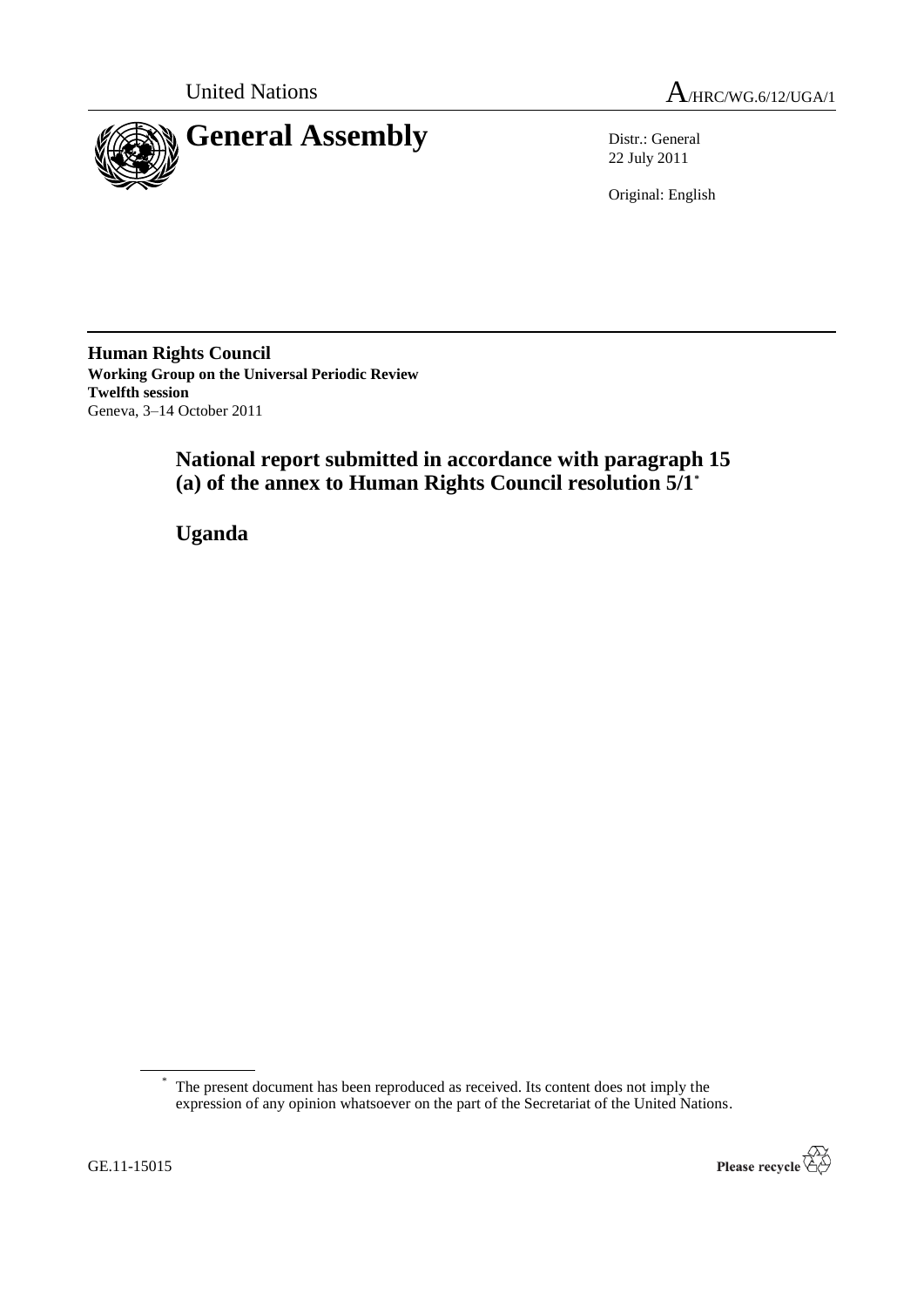# Contents

|      |                 |                                                                                  | Paragraphs | Page           |
|------|-----------------|----------------------------------------------------------------------------------|------------|----------------|
| I.   |                 |                                                                                  |            |                |
|      | A.              |                                                                                  | $1 - 5$    | 4              |
|      | <b>B.</b>       |                                                                                  | 6          | 4              |
|      | C.              |                                                                                  | $7 - 8$    | $\overline{4}$ |
|      | D.              |                                                                                  | $9 - 18$   | 5              |
| П.   |                 |                                                                                  |            | 6              |
|      | А.              |                                                                                  | $19 - 25$  | 6              |
|      |                 | 1.                                                                               | $20 - 24$  | 6              |
|      |                 | 2.                                                                               | 25         | 8              |
|      | <b>B.</b>       |                                                                                  | 26         | 9              |
|      | $\mathcal{C}$ . |                                                                                  | 27         | 10             |
| III. |                 |                                                                                  |            |                |
|      | A.              |                                                                                  | $28 - 29$  | 10             |
|      | <b>B.</b>       |                                                                                  | $30 - 35$  | 10             |
|      | C.              |                                                                                  | $36 - 37$  | 11             |
|      | D.              |                                                                                  | $38 - 39$  | 12             |
|      | Ε.              |                                                                                  |            | 12             |
|      | F.              |                                                                                  | $42 - 45$  | 12             |
|      |                 | 1.                                                                               | 42         | 12             |
|      |                 | 2.                                                                               | 43         | 13             |
|      |                 | 3.                                                                               | 44         | 13             |
|      |                 | 4.                                                                               | 45         | 13             |
|      | G.              |                                                                                  | $46 - 47$  | 13             |
|      | Η.              | Human rights, national security, peace, stability and the sovereignty nexus      | 48         | 13             |
|      | I.              |                                                                                  | $49 - 50$  | 13             |
|      | J.              |                                                                                  | $51 - 52$  | 14             |
| IV.  |                 |                                                                                  |            |                |
|      | A.              |                                                                                  | $53 - 57$  | 14             |
|      | <b>B.</b>       | Protection of freedom of conscience, expression, movement, religion,             | 58-79      | 15             |
|      |                 | Freedom to assemble and demonstrate together with others peacefully and<br>1.    | $58 - 63$  | 15             |
|      |                 | 2.                                                                               | 64         | 16             |
|      |                 | Freedom from torture, cruel, degrading and inhuman treatment or punishment<br>3. | $65 - 71$  | 16             |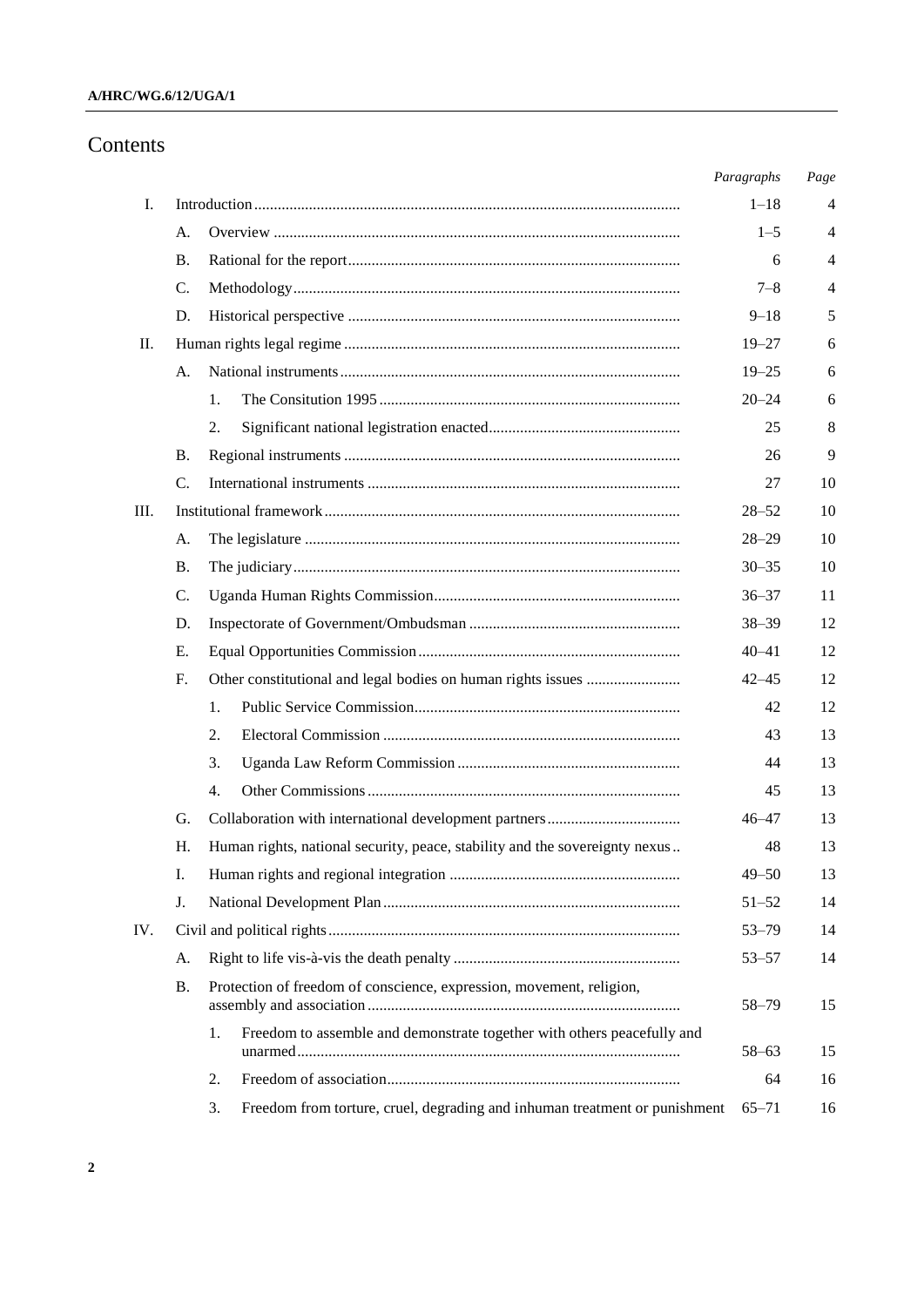### A/HRC/WG.6/12/UGA/1

|       |             | 4.  |            | $72 - 73$   | 17 |  |
|-------|-------------|-----|------------|-------------|----|--|
|       |             | 5.  |            | 74          | 17 |  |
|       |             | 6.  |            | $75 - 77$   | 17 |  |
|       |             | 7.  |            | $78 - 79$   | 18 |  |
| V.    |             |     |            | $80 - 95$   | 18 |  |
|       | А.          |     |            |             | 18 |  |
|       | <b>B.</b>   |     |            | $82 - 86$   | 19 |  |
|       | C.          |     |            | $87 - 89$   | 19 |  |
|       | D.          |     |            | $90 - 91$   | 20 |  |
|       | Е.          |     |            | $92 - 93$   | 20 |  |
|       | F.          |     |            | $94 - 95$   | 21 |  |
| VI.   |             |     | $96 - 103$ | 21          |    |  |
|       | А.          |     |            | 97          | 21 |  |
|       | <b>B.</b>   |     |            | 98-99       | 22 |  |
|       | C.          |     |            | $100 - 101$ | 22 |  |
|       | D.          |     |            | 102         | 22 |  |
|       | Е.          |     |            | 103         | 23 |  |
| VII.  |             |     |            |             | 23 |  |
| VIII. |             | 105 | 23         |             |    |  |
| IX.   | $106 - 107$ |     |            |             |    |  |
| X.    | 108         |     |            |             |    |  |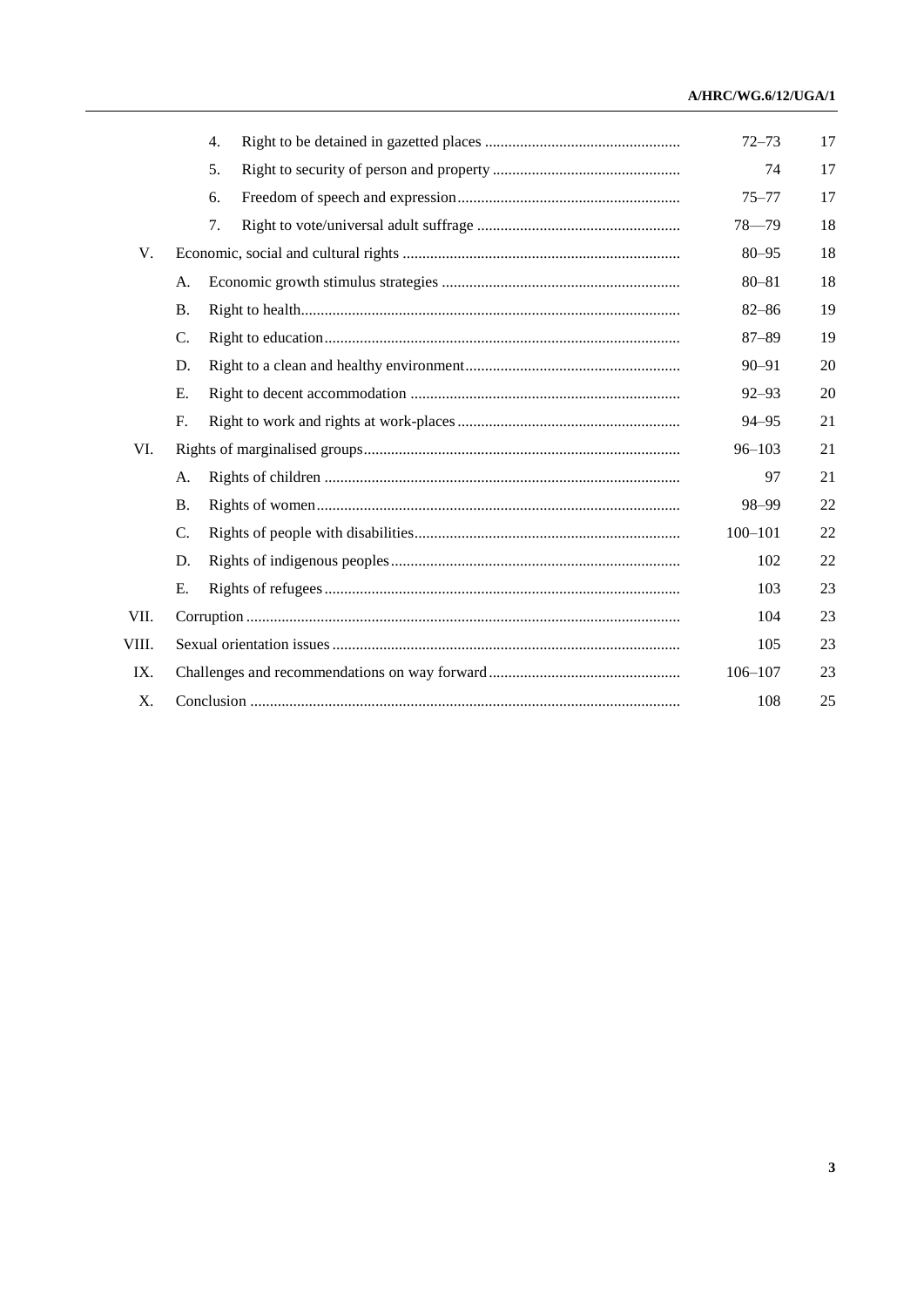# **I. Introduction**

## **A. Overview**

1. Uganda lies astride the Equator between Latitudes [4°N.](http://en.wikipedia.org/wiki/4th_parallel_north) and [1°S.](http://en.wikipedia.org/wiki/2nd_parallel_south), and Longitudes [29°E](http://en.wikipedia.org/wiki/29th_meridian_east). and [35°E.](http://en.wikipedia.org/wiki/35th_meridian_east) She shares a border with [Kenya](http://en.wikipedia.org/wiki/Kenya) (East); South [Sudan](http://en.wikipedia.org/wiki/Sudan) (North); [Democratic](http://en.wikipedia.org/wiki/Democratic_Republic_of_the_Congo)  [Republic of the Congo](http://en.wikipedia.org/wiki/Democratic_Republic_of_the_Congo) (DRC) (West); [Rwanda](http://en.wikipedia.org/wiki/Rwanda) (South-West); and Tanzania (South). The country covers a total area of 245,000 square kilometres; out of which one-sixth is covered by fresh water. She is home to the source of the River Nile. Fifty eight percent of Lake Victoria, the second largest fresh water Lake in the World, is in Uganda. Uganda is located on the East African [Plateau](http://en.wikipedia.org/wiki/Plateau) at an average height of 1,100 meters (3,609 feet) above sea level. Uganda is endowed with abundant gifts of nature. It is for this reason that Sir Winston Churchill, former British Prime Minister, rightly described Uganda as the "Pearl of Africa". The Official languages are English and Kiswahili (a dialect widely spoken in Eastern and Southern Africa). Uganda has a multi-ethnic and multi-lingual population estimated at 31 million (2010). Its estimated gross national income per capita is US \$ 300 (PPP); and Gross Domestic Product (GDP) growth rate of 7%.

2. Uganda"s history has been contextualized and elaborated in order to facilitate appreciation of the evolution of the human rights situation in the country and to give a fair assessment of progress made todate.

3. Uganda completed the process of ratifying and / or domesticating most core International Human Rights Instruments<sup>1</sup>. The compilation of the Initial Report on the International Covenant on Economic, Social and Cultural Rights (ICESCR) has also been accomplished.

4. In order to appreciate the obtaining human rights regime in Uganda, this has to be reviewed alongside the internal, regional and international human rights perspectives.

5. The inter-play between Uganda"s internal legal system, the regional and international obligations assumed through ratification of various core Instruments and other relevant ones, has to be appreciated in the context of the complexities of social, cultural, economic, political and geo-strategic considerations that influence matters in the Great Lakes Region in which Uganda is centrally – located.

## **B. Rationale for the report**

6. This National Report has been prepared on the basis of the UN Resolution 5/1 of 18<sup>th</sup> June, 2007, and the General Guidelines for the Preparation of the UPR Report contained in the UN Human Rights Council (UNHRC) Decision 6/102 of  $27<sup>TH</sup>$  September, 2007.

## **C. Methodology**

7. This Report is a result of a nation-wide consultative process involving multi-sectoral stakeholders: Government Ministries, Departments and Agencies; the Uganda Human Rights Commission (UHRC); other national institutions with a mandate to promote and protect human rights and other freedoms; Non-Governmental Organizations (NGOs); Civil Society Organizations(CSOs); private sector policy analysts and institutions; and other human rights activists and consultants. The Ministry of Foreign Affairs coordinated a Working Group that prepared the Report. The Ministry conducted a comprehensive briefing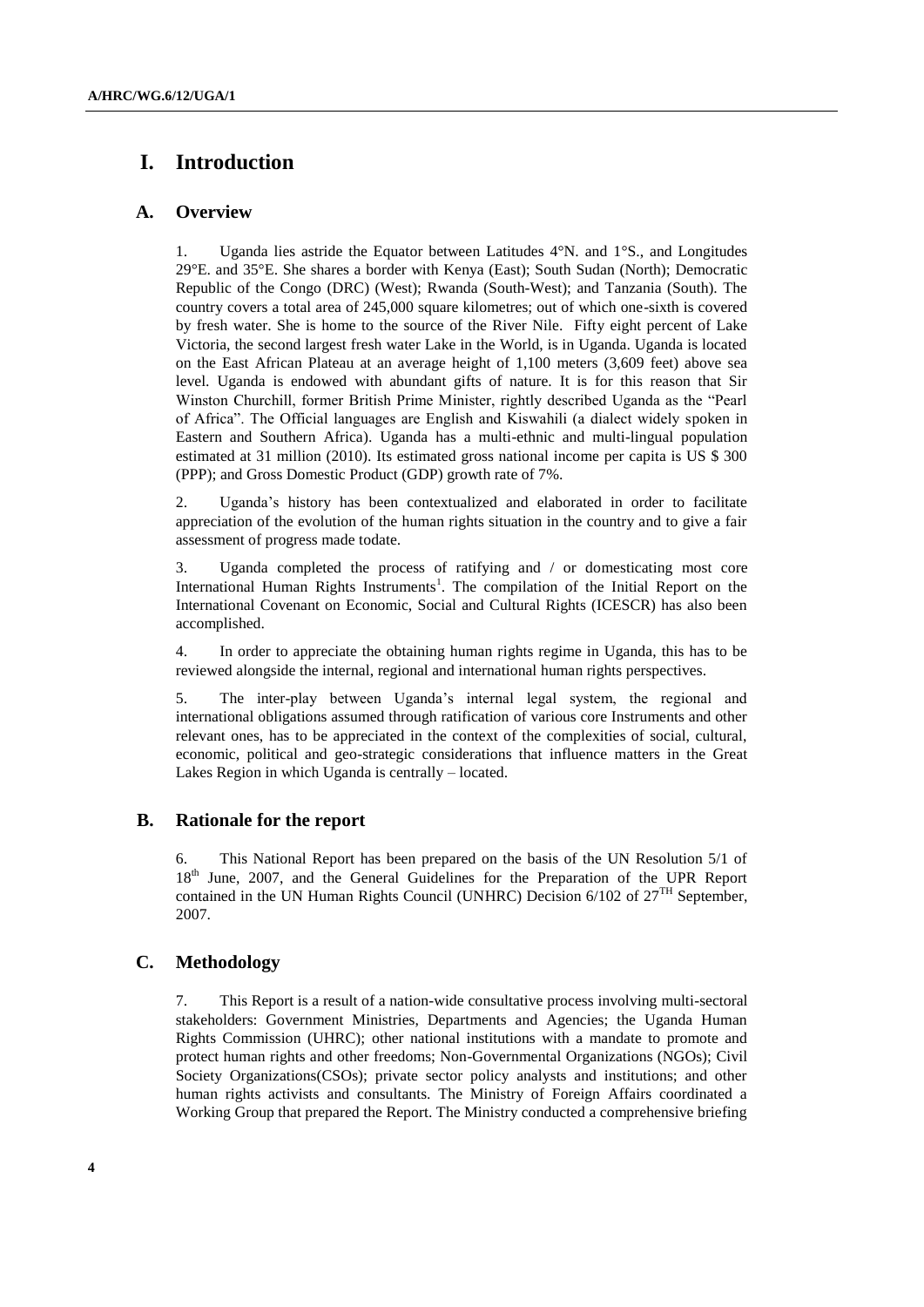and training on all aspects of the UPR process to enable members have an in-depth understanding of the rationale, the gamut of Human Rights issues and expected standards for the Report.

8. The compilation of the Report involved analysis of secondary data, International Human Rights Instruments, media reports, reviews of writings of scholars and publicists; and information obtained from partner organizations and independent reports from organizations that monitor the human rights situation in Uganda.

## **D. Historical perspective**

9. The quasi-federal system of government ushered in following Independence on  $9<sup>th</sup>$ October 1962, was characteristically weak in terms of legal and institutional frameworks. This became a recipe for subsequent instability and violations of fundamental human rights from the start of the nation"s life.

10. A serious constitutional crisis ensued in 1966 between the ruling coalition of *Kabaka Yekka* party, led by King Edward Mutesa II, also the titular Head of State; and the Uganda People"s Congress (UPC) party, culminating in the exiling of the Head of State. This crisis led to the 1967 abrogation of the Independence Constitution by the UPC faction and its replacement with the so-called "Pigeon-hole" Republican Constitution. Uganda thus became a Republic through authoritarian means characterized by arbitrariness and disregard for rule of law; all of which inter-played in the ushering in of Idi Amin"s dictatorship in an army coup staged in 1971.

11. The Army immediately suspended the Constitution; dissolved Parliament; did away with all modicums of democratic institutions of governance; and ruled by Decree. The death sentence was frequently and promptly passed by Military Tribunals; even against civilians for non-military offences despite the existence of civilian courts. A draconian and grossly arbitrary Economic Crimes Tribunal, chaired by military personnel, was established. State entities such as the Public Safety Unit and State Research Bureau were the instruments of murder and terror. Detentions without trial were widespread for the lucky ones upon whom the machinery of death was delayed.

12. Responses to perceived or actual opposition to the regime were brutally suppressed. Arbitrary killings, torture, economic melt-down, racist expulsion of the Asian business community, lawlessness, State-orchestrated terrorism, etc. became the rule. Brain-drain for those able to exit became the norm. Inefficiency, mediocrity, cronyism, nepotism, tribalism / religious favouritism; etc. promoted the violation of the civil, political, social, economic, cultural and other rights of those who did not gain favour from the regime. The regime came to an end in April 1979 as a result of a combined military campaign by exiled Ugandan guerrillas and Tanzanian regular forces.

13. Despite the fall of Amin"s regime, the human rights situation did not improve. The returning former exiles, who took charge of State affairs, ushered in unprecedented greed and zeal to loot the country"s resources with abandon; culminating in the extended and widened suffering of the *stayees* Politically-motivated killings and thuggery were a common feature. The inflow of donor assistance was soon suspended, owing to the plunderous activities perpetuated by this *returnee* political intelligentsia.

14. In 1980, amidst such chaos, lawlessness and socio-economic misery, general elections were held, which elections the UPC won but were disputed as they were widely deemed to have been unfair.

15. In those circumstances, Yoweri Museveni, the leader of the Uganda Patriotic Movement party, took up arms and started a five-year guerrilla war in February 1981; under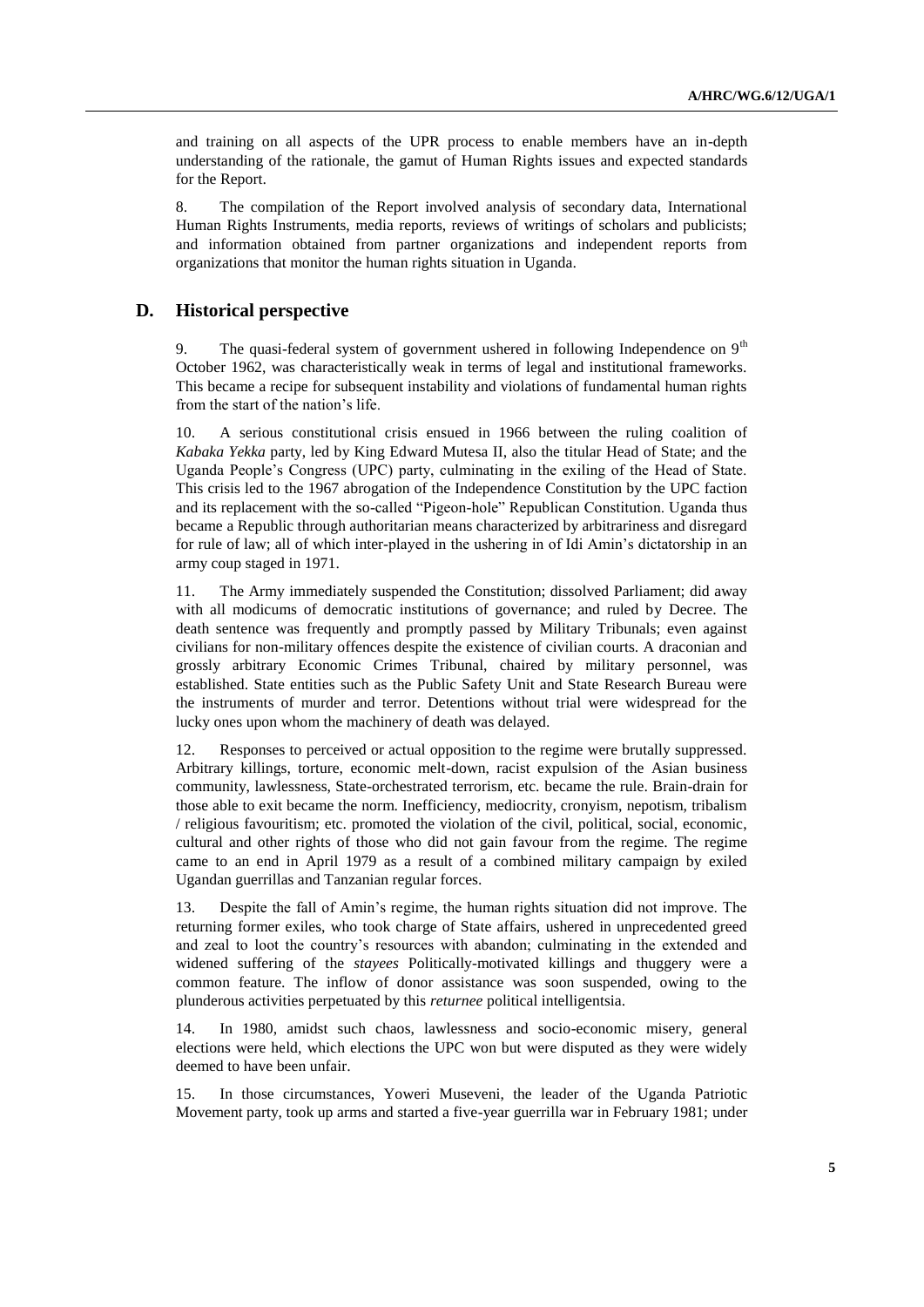an umbrella group known as the National Resistance Movement / Army (NRM/A). During that war, the human rights of persons alleged to support the NRA/M were aggravated. The regime in power had neither the morale nor mindset to engage in legal and institutional capacity-building for the betterment of the human rights situation. The State intelligence outfit, styled National Security Agency, turned into a tool for exacting terrorism against opponents of the State.

16. Inevitably, a faction of the Government Uganda National Liberation Army took preemptive, self-saving action by staging a coup on 27 May 1985. The human rights situation did not improve. The NRA/M continued its advance towards Kampala and captured State power in January 1986. The new NRM Government, under President Yoweri Museveni, committed itself to ushering in a "fundamental change" for a better Uganda.

17. Elements of the defeated forces and others regrouped in parts of the North and North-East of the country and started a devastating insurgency (lasting nearly 20 years) which resulted in further serious human rights violations in the sub-region and beyond. While the insurgency has since ended in Uganda, remnants of these groups continue to commit human rights atrocities in the wider Great Lakes Region.

18. It is against such sordid background that entities including the Commission of Inquiry into Human Rights Violations; and the Commission for the Constituent Assembly were instituted. They were all of the view that there was need for a popular social contract that would, through an elaborate legal and institutional framework, guarantee the promotion and protection of human rights in the country. The Constituent Assembly, elected in 1994, in framing the eventual historic 1995 Constitution, took into account those views.

## **II. Human rights legal regime**

### **A. National instruments**

19. Uganda"s human rights legal regime comprises of national, regional and international human rights instruments. These instruments also provide for institutional mechanisms.

#### **1. The Constitution, 1995**

20. The commitment of the Government of Uganda to the attainment of the highest standards of human rights observance at the levels of the applicable legal and institutional set-ups is epitomized in the popularly-debated and adopted, home-grown Constitution of 1995. In its preambular provisions, the mood and tempo of this determination is captured thus:

*"WE THE PEOPLE OF UGANDA:*

*RECALLING our history which has been characterized by political and constitutional instability;*

*RECOGNISING our struggles against the forces of tyranny, oppression and exploitation;*

*COMMITTED to building a better future by establishing a socio-economic and political order through a popular and durable national Constitution based on the principles of unity, peace, equality, democracy, freedom, social justice and progress; …".*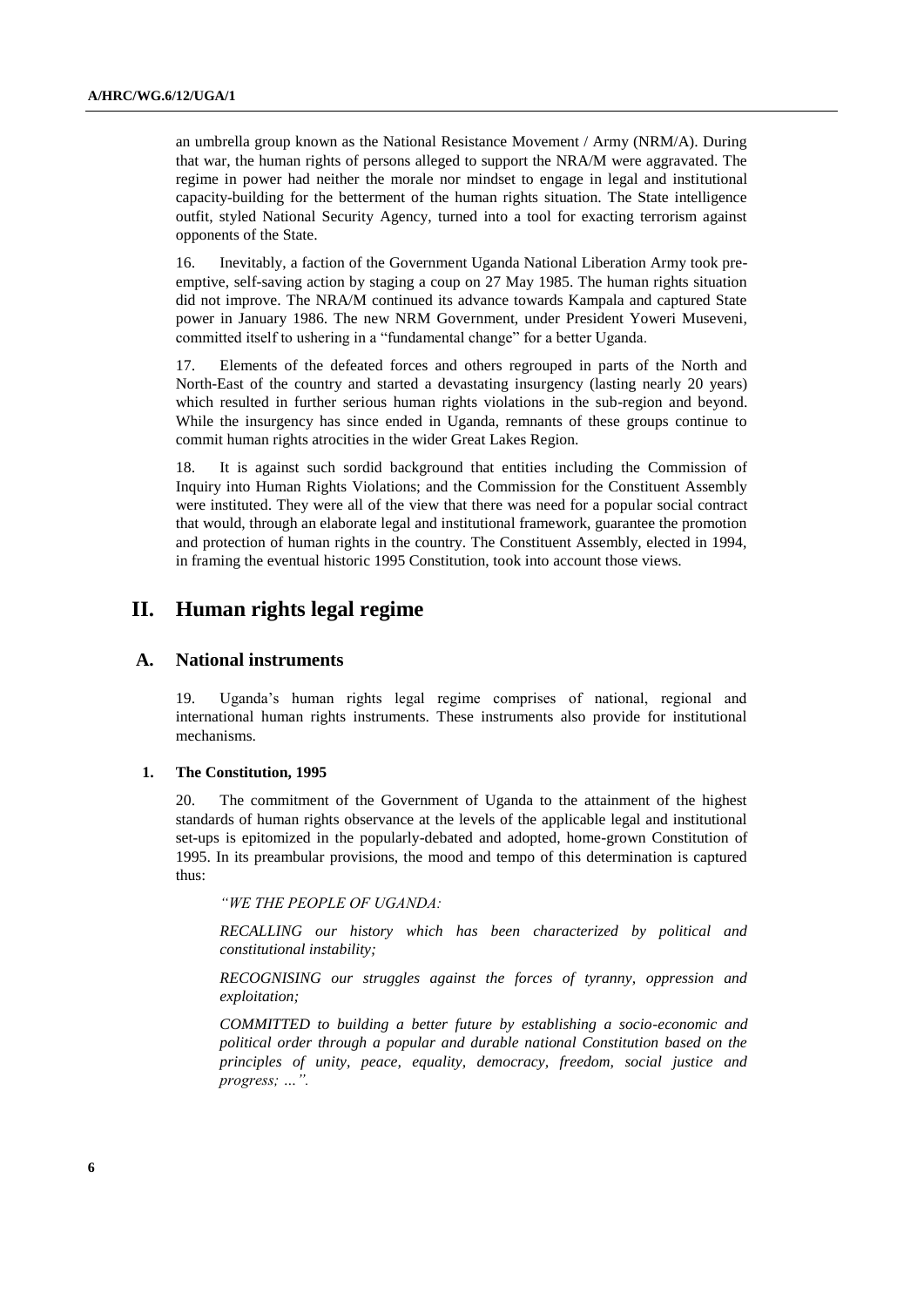21. The Constitution thus guarantees the protection and promotion of fundamental and other human rights and freedoms under both the National Objectives and Directive Principles of State Policy and substantive provisions enunciated under Chapter Four ("the Bill of Rights"). Article 20 (1) expressly states that, *"Fundamental rights and freedoms of the individual are inherent and not granted by the State"*. Article 44 prohibits derogation from particular human rights, namely freedom from torture; freedom from slavery or servitude; right to a fair hearing; and the right to order of *habeas corpus*.

22. Under Chapter Four, those rights and freedoms and protection that an individual or group of individuals is guaranteed under the law are laid down. These include, among others:

- Equality and freedom from discrimination (Article 21);
- Protection of right to life (Article 22);
- Protection of personal liberty (Article 23);
- Respect for human dignity and protection from inhuman treatment
- (Article 24):
- Protection from slavery, servitude and forced labour (Article 25);
- Right to privacy of person, home and other property (Article 27);
- Right to a fair hearing (Article 28);
- Protection of freedom of conscience, expression, movement, religion, assembly and association (Article 29);
- Right to education (Article 30);
- Rights to family (Article 31);
- Rights of women (Article 33);
- Rights of children (Article 34);
- Rights of persons with disabilities (Article 35);
- Right to a clean and healthy environment (Article 39);
- Economic rights (Article 40); etc.

23. The Constitution also provides for avenues for redress in case of violations of the guaranteed rights and freedoms. It provides for access to the courts by those persons whose rights and freedoms have been infringed (*Article 50*). This not only enables persons to have legal recourse, (including actions instituted by an individual or organization on another's behalf), but also involves the courts, through such adjudication, in the promotion and protection of these same rights and freedoms. The UHRC also has quasi-judicial powers related hereto. Article 137 (1) specifically provides for the Constitutional Court to handle matters to do with interpretation of the Constitution.

24. The jurisdiction of the High Court of Uganda provides the parameters that guide the exercise of the legal / judicial regime obtaining in Uganda. Under the Judicature Act, Cap 13, the High Court has unlimited original jurisdiction in all matters and such appellate and other supplementary jurisdiction as may be conferred upon it; provided it is exercised in conformity with the written law, the common law and doctrines of equity; any established and current custom or usage; or otherwise, in conformity with the principles of justice, equity and good conscience and any existing custom which is not repugnant to natural justice, equity and good conscience and not incompatible either directly or by necessary implication, with any written law. However, the applied law, the common law and doctrines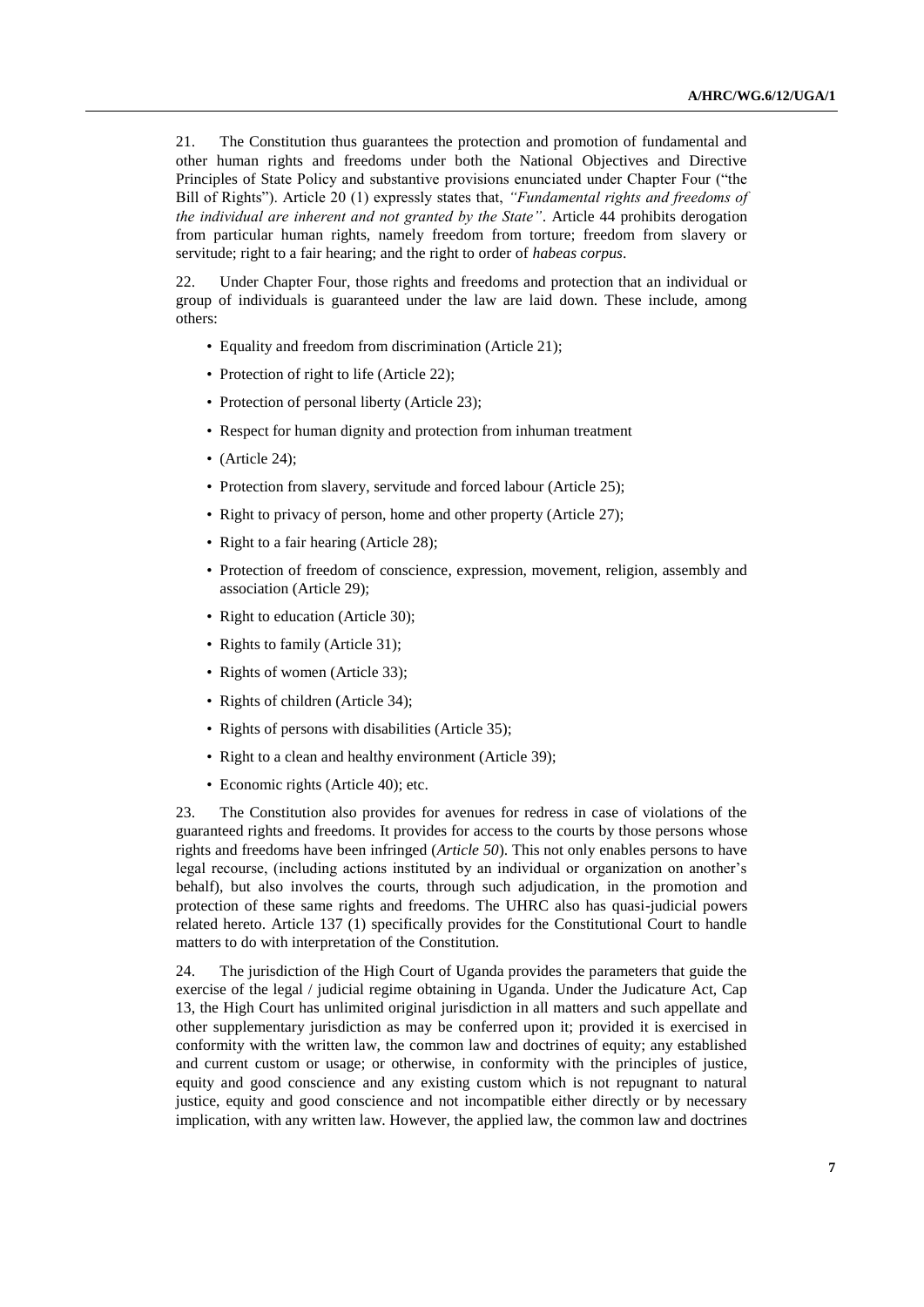of equity shall be in force only insofar as the circumstances of Uganda and of its peoples permit, and subject to such qualifications as circumstances may render necessary. Additionally, Islamic law is also applied in Kadhi"s courts where all parties profess Islamic faith on questions of Muslim Law relating to personal status, marriage, divorce and inheritance issues. The body of laws emanating from the Constitution includes Acts of Parliament and subsidiary legislation made thereunder. Others are domesticated international treaties and conventions to which Uganda is Party; customary international law and norms and customs upheld by the community of nations as having the force of law between them*.*

#### **2. Significant national legislation enacted**

25. Some enacted national legislation domesticate and or derive their content from different Regional and International Human Rights Instruments, namely:

- **Geneva Conventions Act, Cap 363** Domesticates certain Geneva Conventions, namely: Geneva Convention Relative to the Treatment of Prisoners of War (1949); Geneva Convention for the Amelioration of the Condition of Wounded, Sick and Ship-wrecked Members of Armed Forces at Sea (1949); Geneva Convention for the Amelioration of the Condition of Wounded and Sick in Armed Forces in the Field (1949); Geneva Convention Relative to the Protection of Civilian Persons in Time of War (1949).
- **International Criminal Court Act (2010)**  Domesticates the Rome Statute of the International Criminal Court (ICC).
- **Uganda People's Defence Forces (UPDF) Act, Cap 7 (2005)**  Provides for regulations and justice system of the UPDF.
- **Uganda Police (UPF) Act, Cap 303 as amended by Act No.16 (2006)**  Provides for functions, disciplinary code of conduct of the Police.
- **Equal Opportunities Act (2010) –** Establishes the Equal Opportunities Commission (EOC) and thus gives effect to Article 32 (3) and (4) of the Constitution.
- **Persons with Disabilities Act, 2006 –** domesticates the Convention on the Rights of People with Disabilities.
- **Children Act, Cap 59** Contains specific provisions on the care, protection and maintenance of children.
- **Employment Act, 2006** Has provisions against forced labour, discrimination, sexual harassment; and other rights, e.g. length of working hours, annual leave, maternity and paternity leave; etc.
- **Land Act, Cap 227** Provides for the rights of women, children or persons with disabilities regarding any decision taken in respect of land held under customary tenure. Since the customs, traditions and practices of the community concerned are to be followed, they must not deny women, children and persons with disabilities access to ownership, occupation or use of land.
- **National Environment Act, Cap 153** Domesticates the international environment instruments. It expressly provides for the right to a clean and healthy environment and obligates each person to protect the environment. It also establishes the National Environment Management Authority (NEMA); which is responsible for managing and coordinating environmental issues.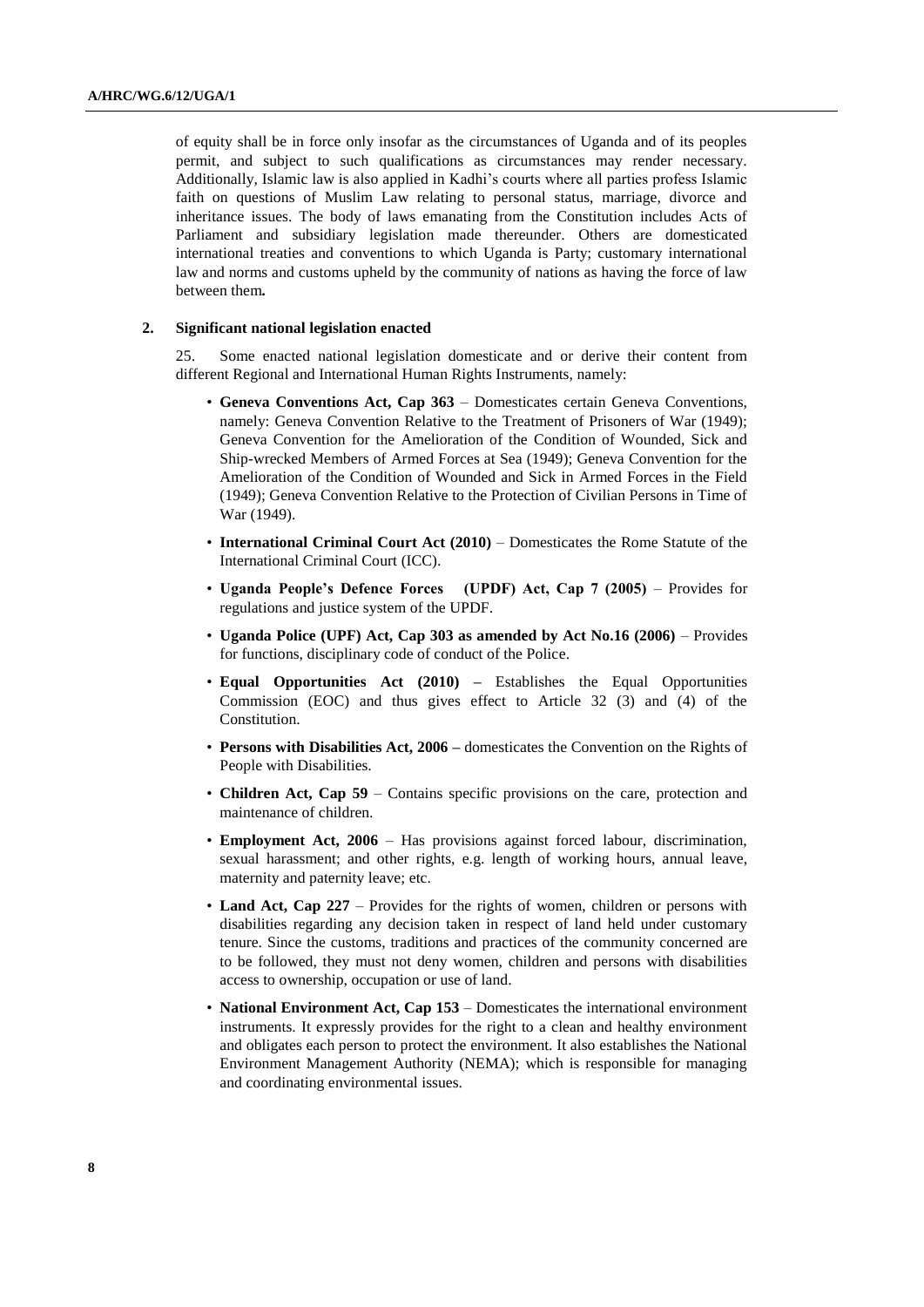- **Prisons Act, Cap 304**  Domesticates the UN Minimum Standard Rules for the Treatment of Prisoners.
- **Prohibition of Female Genital Mutilation Act (2010**) Domesticates various Legislation that prohibit violence against women and girls.
- **Prevention of Trafficking in Persons Act (2010**) Domesticates international laws prohibiting trafficking in women, children and others.
- **Access to Information Act (2005)**  Domesticates some aspects of the International Covenant on Civil and Political Rights.
- **Refugee Act, 2006 –** domesticates the UN Conventions on the Rights of Refugees.

#### **B. Regional instruments**

- 26. These include:
	- **The Treaty Establishing the East African Community** (EAC Treaty) (1999). Under the Treaty, the Partner States are committed to promotion of human rights established under international, regional and national instruments. The EAC has major organs relating to the promotion of human rights such as the East African Court of Justice. The Plan of Action on the Promotion and Protection of Human Rights, enacted under the Treaty, which was initially designed for a period of one year (July 2008–June 2009); is under-going review and updating.
	- **The African Charter on Human and People's Rights** (1981). The Charter established the African Commission for Human and People"s Rights (1986). Its mandate is to promote and protect human rights and interpret the Charter. State Parties are enjoined under Article 62 of the Charter, to submit periodic bi-annual reports. In compliance therewith, Uganda has presented all four periodic reports.
	- **The Protocol of the African Charter on Human and People's Rights of Women in Africa / Maputo Protocol.** (2003). Uganda became a party to this Protocol in 2010. The Protocol provides for the legal framework for the elimination of discrimination against women. It contains provisions on the rights to dignity; right to life; integrity and security of the person; and elimination of harmful practices. The provisions of this Charter are in conformity with Article 33 of Uganda"s Constitution.
	- **The African Union Convention on Internally Displaced Persons in Africa**  (2009). The Convention was adopted at the Kampala AU Special Summit on Refugees, Returnees and Internally Displaced Persons [IDPs]. It provides a legal framework for protecting, assisting and finding solutions for millions of IDPs in Africa, as well as prevention of future displacement by addressing root causes of displacement.
	- Under the **International Conference of the Great Lakes Region** framework, Uganda subscribes to the following Protocols, among others:
		- Protocol on Democracy and Good Governance;
		- Protocol on Economic Development;
		- Protocol on Humanitarian and Social Issues.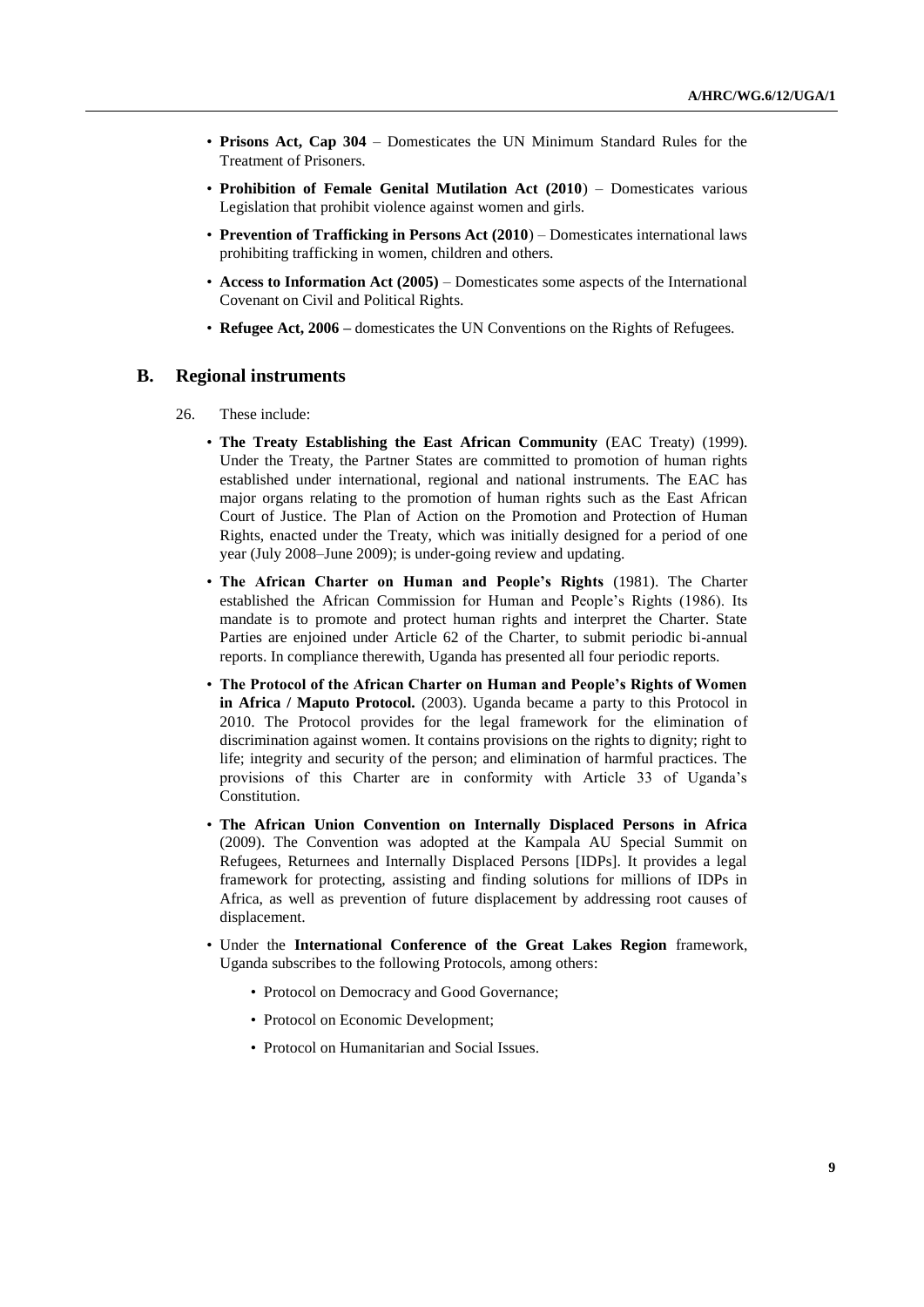## **C. International instruments**

27. The International Human Rights Instruments Uganda has ratified (years indicated in bold), include:

- Charter of the United Nations Organization [1945] [**1962**]
- International Covenant on Civil and Political Rights [1966] [**1995**]
- International Covenant on Economic, Social and Cultural Rights [1966] [**1987**]
- Statute on the Establishment of the International Criminal Court [Rome Statute] [1998] [**2002**]
- Convention on Rights of the Child [1989] [**1990**]
- International Convention on the Elimination of All Forms of Discrimination [1965] [**1980**].
- Convention on Elimination of All Forms of Discrimination against Women [1979] [**1985**]
- Convention against Torture and Other Cruel, Inhuman and Degrading Treatment or Punishment [1984] [**1986**]
- International Convention on the Protection of the Rights of All Migrant Workers and Members of Their Families [1990] [**2006**]
- Convention on the Rights of People with Disabilities [1998] [**2006**]

## **III. Institutional framework**

#### **A. The legislature**

28. Article 79 (1) of the Constitution empowers Parliament to make laws on any matter for the peace, order, development and good governance of Uganda.

29. Pursuant to the above mandate, Parliament has enacted several  $laws<sup>2</sup>$ operationalising the constitutionally-enshrined human rights and freedoms of citizens. Parliament has also established several bodies with powers to monitor, promote and protect human rights. These bodies include: the UHRC; EOC; Anti-Corruption Court; National Council for Children; National Council for Persons with Disabilities; etc.

## **B. The judiciary**

30. The Constitution, under Chapter 8, establishes the Judiciary as an independent and separate arm of Government. It plays an important role in the promotion and protection of human rights and freedoms.

31. Article 129 of the Constitution provides for the courts of Judicature as the Supreme Court; the Court of Appeal; the High Court; and such subordinate courts as Parliament may by law establish. Pursuant to this provision, Magistrates courts were established by the Magistrates Court Act, Cap 16; while the Local Council courts were established by Act 13 of 2006.

32. Article 132 of the Constitution provides that the Supreme Court shall be the final court of appeal. It also provides that an appeal shall lie to the Supreme Court from such decisions of the Court of Appeal or the Constitutional Court as may be prescribed by law.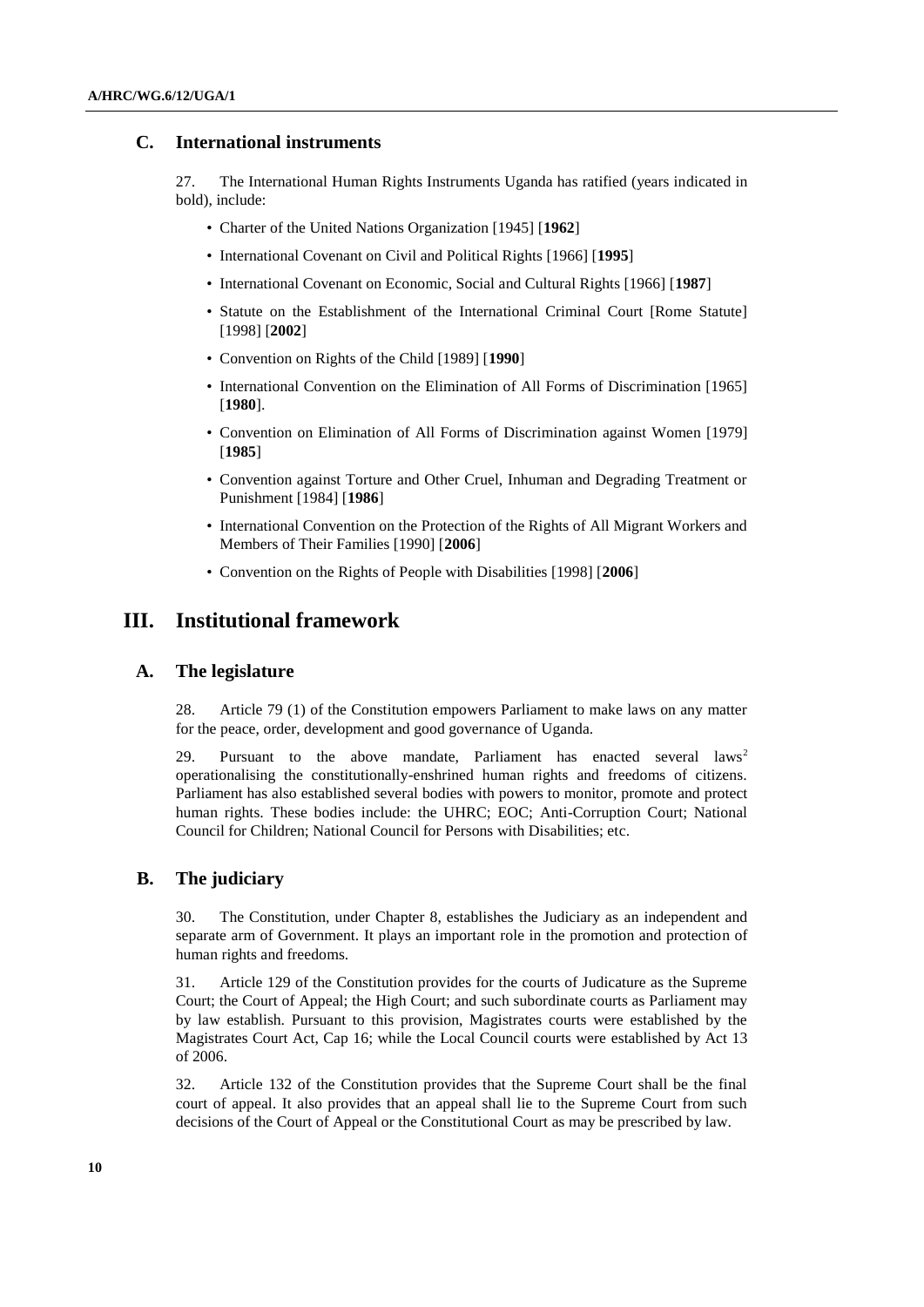33. Article 137 of the Constitution provides that the Court of Appeal shall constitute itself as the Constitutional Court when any question as to the interpretation of the Constitution is brought before it. Persons whose constitutional rights have been infringed upon by any Act of Parliament or any other law or by any act or omission by any person or authority, can petition the Constitutional Court for a declaration and for redress where appropriate.

34. The High Court of Uganda, as provided for by Article 139 (1) of the Constitution, has unlimited original inherent jurisdiction in all matters and such appellate and other jurisdiction conferred upon it by the Constitution or other law. This includes allegations of human rights violations.

35. The War Crimes Division was set up within the High Court pursuant to the passage of the International Criminal Court Act, 2010, which domesticated the Rome Statute of the ICC. The War Crimes Division is set to begin operations with the first person to be tried being Thomas Kwoyelo (LRA commander); for crimes ranging from wilful killing, taking hostages, extensive destruction of property and causing serious injury to people.

## **C. Uganda Human Rights Commission**

36. Article 51 of the Constitution establishes the UHRC as an independent National Human Rights Institution; and Article 52 empowers it to:

- investigate, at its own initiative or on a complaint made by any person or group of persons, against the violation of any human right;
- visit jails, prisons, and places of detention or related facilities with a view to assessing and inspecting conditions of the inmates and make recommendations;
- establish a continuing programme of research, education and information to enhance respect of human rights;
- recommend to Parliament effective measures to promote human rights, including provision of compensation to victims of violations of human rights or their families;
- create and sustain within society the awareness of the provisions of this Constitution as the fundamental law of the people of Uganda;
- educate and encourage the public to defend this Constitution at all times against all forms of abuse and violation;
- formulate, implement and oversee programmes intended to inculcate in the citizens of Uganda awareness of their civic responsibilities and an appreciation of their rights and obligations as free people; and
- monitor the Government's compliance with international treaty and convention obligations on human rights.

37. In the performance of its functions, the UHRC has powers of court to issue summons or other orders requiring the attendance of any person before the Commission and the production of any document or record relevant to any investigation by the Commission; to question any person in respect of any subject matter under investigation before the Commission; to require any person to disclose any information within his or her knowledge relevant to any investigation by the Commission; and to commit persons for contempt of its orders. If satisfied that there has been an infringement of a human right or freedom, the Commission may order:

• the release of a detained or restricted person;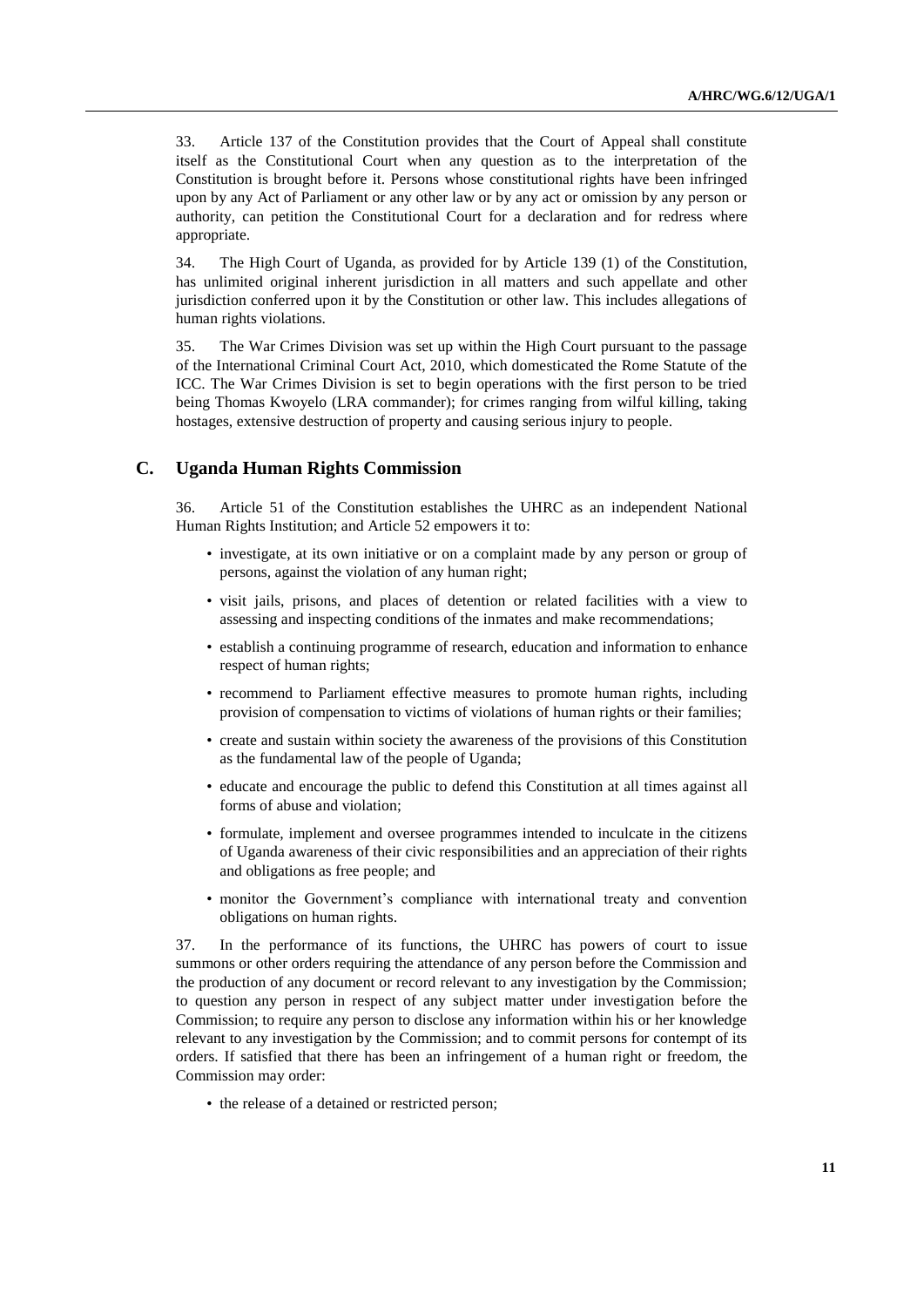- payment of compensation; or
- any other legal remedy or redress.

#### **D. Inspectorate of Government/Ombudsman**

38. The Inspectorate of Government ("IGG") is created under Article 223 of the Constitution, and is empowered under Article 225 to:

- promote and foster strict adherence to the rule of law and principles of natural justice in administration;
- to eliminate and foster the elimination of corruption, abuse of authority and of public office;
- to promote fair, efficient and good governance in public offices;
- supervise the enforcement of the Leadership Code of Conduct;
- promote fair, efficient and good governance in public offices;
- stimulate public awareness about the values of constitutionalism in general and the activities of its office in particular, through any media and other means it considers appropriate.

39. Under Article 227 of the Constitution, the IGG shall be independent in the performance of its functions; but shall be responsible to Parliament. Furthermore, under Article 230, it has power to investigate, cause investigation, arrest, cause arrest, prosecute or cause prosecution in respect of cases involving corruption, abuse of authority or public office.

#### **E. Equal Opportunities Commission**

40. Pursuant to Article 32 (3) and (4) of the Constitution and Principle VI of the National Objectives and Directive Principles of State Policy, the EOC was established to give effect to the State"s constitutional mandate to eliminate discrimination and inequalities against any individual or group of persons on the grounds of race, sex, age, ethnic origin, tribe, birth, creed or religion, health status, social or economic standing, political opinion or disability, and take affirmative action in favour of marginalized groups on the basis of gender, age, disability or any other reason created by history, tradition, or custom for the purpose of redressing imbalances which exist against them; and provide for other related matters. Article 180 (2) (c) enjoins local governments to effectuate the provisions of Article 32.

41. The mandate of the Commission is to monitor, evaluate and ensure that policies, laws, plans, programs, activities, practices, traditions, cultures, usages and customs of: organs of State; Statutory bodies and agencies; public bodies and authorities; private businesses and enterprises; NGOs; and social and cultural communities are compliant with equal opportunities and affirmative action in favour of marginalized groups.

#### **F. Other constitutional and legal bodies on human rights issues**

#### **1. Public Service Commission**

42. The Public Service Commission, established by Article 165 of the Constitution and the Public Service Act Cap 288, is an independent body charged with human rights aspects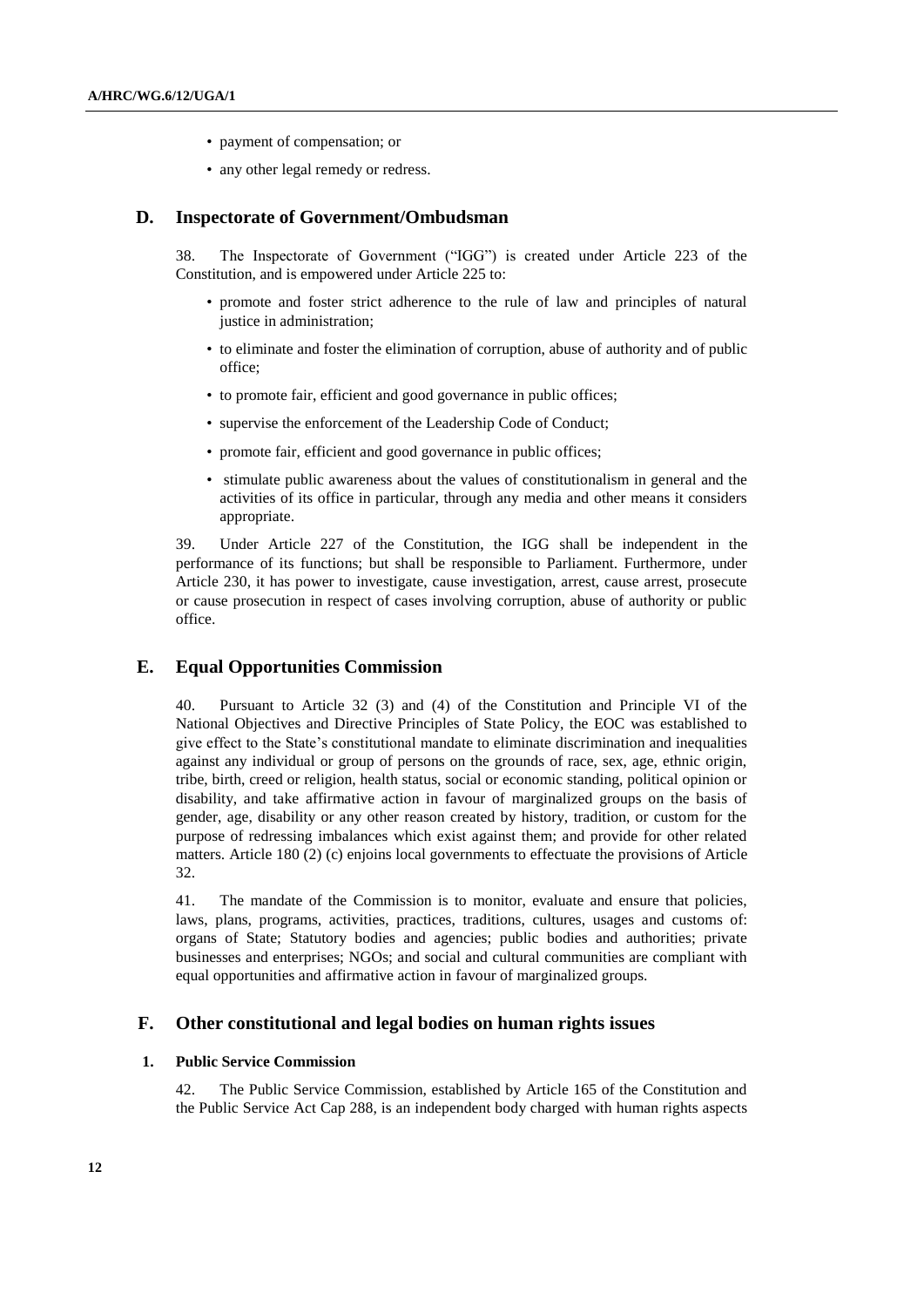of promotion of the principles of natural justice in appointments, promotion and discipline of officers in the public service, including district service commissions.

#### **2. Electoral Commission**

43. Article 60 of the Constitution establishes the Electoral Commission (EC) as an independent body. In the performance of its functions, it is mandated, among other things, to ensure that regular free and fair elections are held; to hear and determine election complaints arising before and during polling; and to formulate and implement voter educational programmes. The Electoral Commission Act, Cap 140, operationalises Article 60 of the Constitution.

#### **3. Uganda Law Reform Commission**

44. The Uganda Law Reform Commission, established under Article 248 of the Constitution and operationalised by the Uganda Law Reform Commission Act, Cap 25, is mandated to undertake reform of all the laws; including those related to human rights issues.

#### **4. Other Commissions**

45. The Constitution also establishes other service commissions, namely: the Education Service Commission (Article 167); the Health Service Commission (Article 169); and District Service Commissions (Article 198).

#### **G. Collaboration with international development partners**

46. Uganda has engaged both international and bilateral development partners in pursuing human rights-related development agendas within their respective mandates and available resources. Such partners include: the UN system"s Country Team, especially the UNDP, OHCHR, WFP, UNICEF, UNHCR, UNFPA, WHO; and also the IOM, IMF / World Bank; etc. Uganda is among the few countries that host an OHCHR; which office has had very cordial working relations with Government.

47. At the bilateral level, the collaboration goes beyond the realm of enhancement of the human rights agenda to include sectors directly linked to the overall national development agenda.

## **H. Human rights, national security, peace, stability and the sovereignty nexus**

48. The Constitution, 1995, provides for the institutions of the Uganda People"s Defence Forces [UPDF]; the Uganda Police Force (UPF); Uganda Prisons Service; National Security Council; intelligence services; etc. These are in place to secure the sovereignty of the people and territorial integrity of Uganda; within their separate but complementary mandates. Article 221 of the Constitution compels security agencies to observe and respect human rights and freedoms whilst in pursuit of their respective mandates.

## **I. Human rights and regional integration**

49. In the purposive placing of human rights at the centre-stage of the regional integration agenda, the EAC Treaty places the promotion and protection of human rights as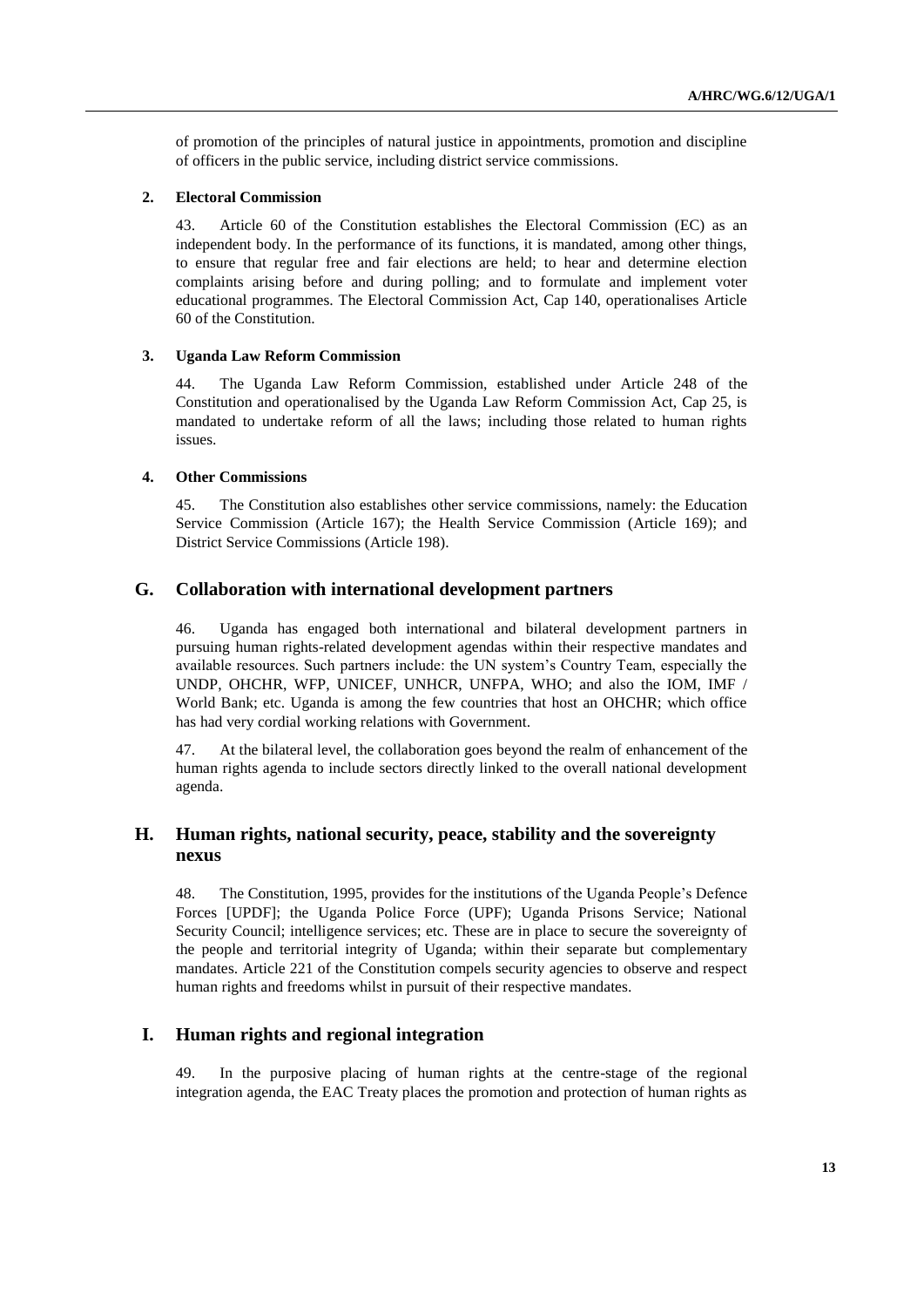one of the fundamental principles of regional integration and underscores the conviction of Partner States that a threat to human rights in one State is a threat to human rights in others.

50. At the level of the wider Great Lakes Region, concerted efforts are being pursued at various levels to address threats posed by terrorist groups such as: LRA; Allied Democratic Front; National Army for the Liberation of Uganda; People's Redemption Army; *Interahamwe*; Al Shabaab; and Al Qaeda.

## **J. National Development Plan**

51. Uganda"s NDP is designed to guide Uganda"s development up to 2015. The Plan specifies five-year incremental actions to achieve the 30-year National Vision framework and enable Uganda to graduate from a least-developed (LDC) to a middle-income country. It prioritizes infrastructure, energy, health, education, water and human capacity building as key sectors for strategic intervention. The Plan emphasizes public-private partnerships and a continuation of export-led and market-driven development by 2015.

52. The NDP also has a chapter on human rights mainstreaming in the wider Social Development Sectors. It acknowledges the UHRC as the principal institution for promoting human rights. Key human rights-related tenets include promotion of equity in access to opportunities and democratic control of the resources of the country in all areas. The Chapter was developed in consultation with various human rights related sectors. It outlines commitments and strategies for enhancing in-built systems for promotion and protection of human rights.

# **IV. Civil and political rights**

## **A. Right to life vis-à-vis the death penalty**

53. Article 22 of the Constitution provides that no person shall be deprived of life intentionally except in execution of a sentence passed in a fair trial by a Court with competent jurisdiction in respect of a criminal offence and the conviction and sentence having been confirmed by the highest appellate court. The right to life is extended to the life of an unborn child. The retention of the death penalty for capital offences was a result of the findings of the Constitutional Review Commission of 2005 to the effect that the majority of citizens supported it.

54. In the exercise of their powers, Courts of Law have power to decide whether a conviction on the above crimes carries the maximum penalty of death or any other sentence.

55. In the landmark case, **Attorney-General** *versus* **Susan Kigula and 417 Others, Constitutional Appeal no.3 of 2006,** the Supreme Court held that various provisions of the laws of Uganda which prescribed a mandatory death sentence were inconsistent with the Constitution insofar as they were contrary to the principles of equality before the law and of fair trial. The Court further held that *"where after three years from the date of sentence no decision has been made by the Executive to carry out the Court Order for execution of the convict, the death sentence shall be deemed commuted to imprisonment for life without remission".*

56. The above ruling by Court means that the death penalty is no longer mandatory for capital offences and leaves the decision whether or not to impose the death penalty solely in the hands of the presiding Judge; basing on consideration of all the relevant circumstances surrounding a particular case.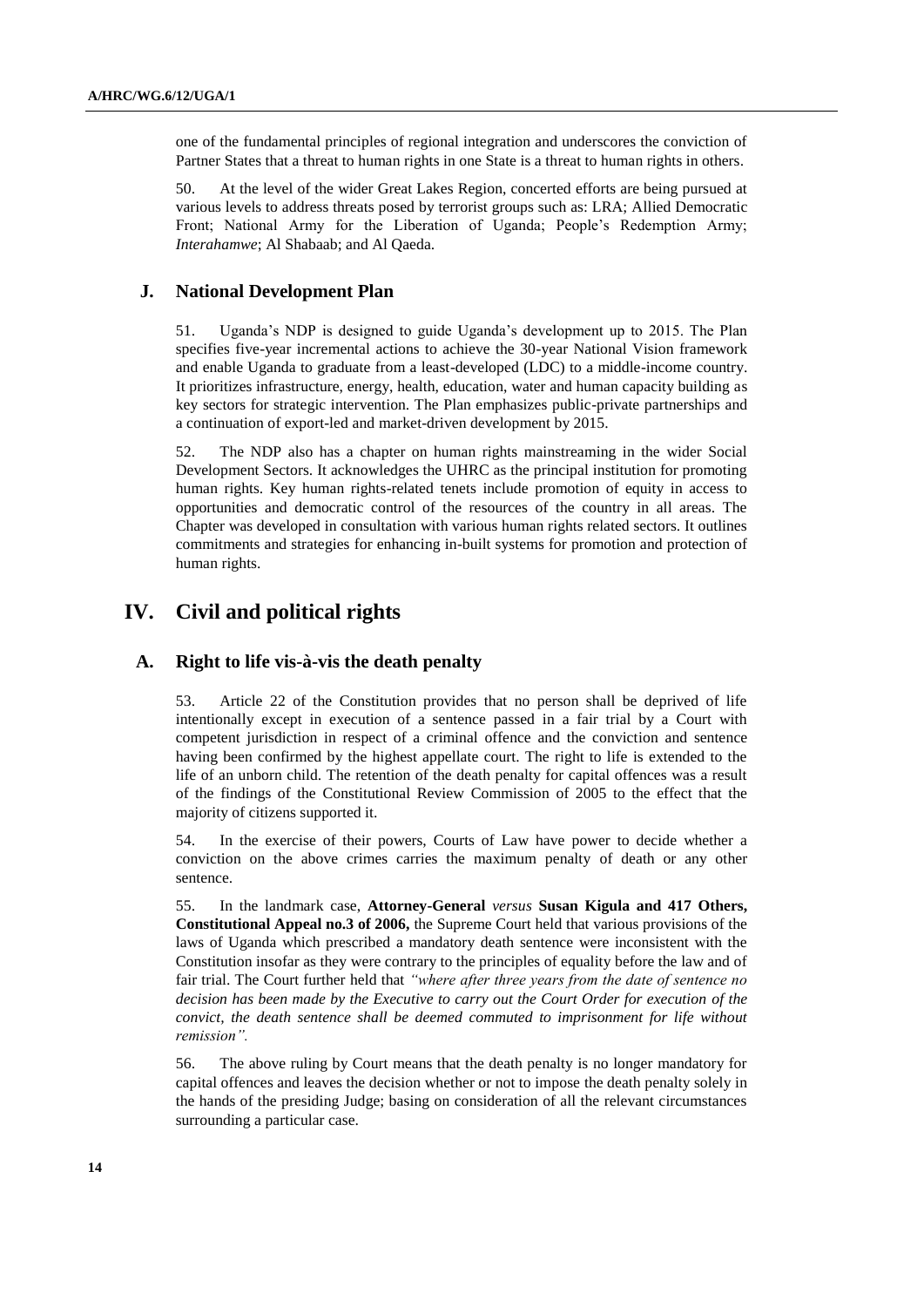57. In addition a person sentenced to death may receive reprieve through the exercise of the Prerogative Mercy by H.E. the President in accordance with Article 121 of the Constitution.

## **B. Protection of freedom of conscience, expression, movement, religion, assembly and association**

#### **1. Freedom to assemble and to demonstrate together with others peacefully and unarmed**

58. The Constitution, under Article 29 (1) (d), prescribes the right to freedom to assemble and to demonstrate together with others peacefully and unarmed and to petition. However, this should be read together with other provisions in the same Constitution. These include: Article 43, which provides that in the enjoyment of the rights and freedoms prescribed in the Constitution, no person shall prejudice the fundamental or other human rights and freedoms of others or the public interest. Article 17 also provides for duties of a citizen, which include: the duty to respect the rights and freedoms of others; to protect and preserve public property; and to cooperate with lawful agencies in the maintenance of law and order.

59. The Constitution, therefore, in guaranteeing rights and freedoms of the individual, also imposes obligations and duties on the same individual while in the enjoyment of those rights and freedoms.

60. Article 212 provides for the functions of the UPF which include: protecting life and property; preserving law and order; preventing and detecting crime; and cooperating with civilian authority and other security organs and with the population generally. This Constitutional provision is operationalised by the Police Act. Section 35 provides thus: *"If the responsible Minister is of the opinion that it is desirable in the interests of public tranquillity, he or she may, by statutory instrument, declare that in any particular area in Uganda (hereafter referred to in this section as a "gazetted area"), it shall be unlawful for any person or persons to convene an assembly at which it is reasonable to suppose that more than twenty-five persons will be present unless a permit has been obtained under subsection (2) by that person or those persons to convene the assembly".* Pursuant to Section 35 of the Act, the responsible Minister has gazetted some areas for public assemblies and demonstrations. This practice is commonly undertaken in many countries worldwide.

61. However, the Constitutional Court, in the case of **Muwanga Kivumbi** *versus***. Attorney-General, Constitutional Petition No. 9 of 2005,** held that: "S*ection 32 (2) of the Police Act authorizing the Police to prohibit assemblies including public rallies or demonstrations is unconstitutional. Clearly, it would be giving Police powers to impose conditions which are inconsistent with the provisions of Articles 29(1) (d) of the Constitution which guarantee the enjoyment of the freedom to assemble and demonstrate".*  The Court, however, saved the powers of the Police to maintain law and order. In so doing, the Court recognized a fundamental Constitutional tenet.

62. It is equally important to read the Constitutional provisions on the right to public assemblies and demonstrations together with Section 65 of the Penal Code, Cap 120, which defines unlawful assemblies and riots. The law requires the organizers of public assemblies and demonstrations to inform the UPF to facilitate arrangements for their peaceful conduct; and for such public assemblies and demonstrations to take place in gazetted areas. This requirement has, at times, not been fully appreciated by organisers of public assemblies and demonstrations resulting in some mistakes of infringement of human rights by some law enforcement agents. In such cases, Government has been prompt and firm in response by holding such persons individually accountable for their actions.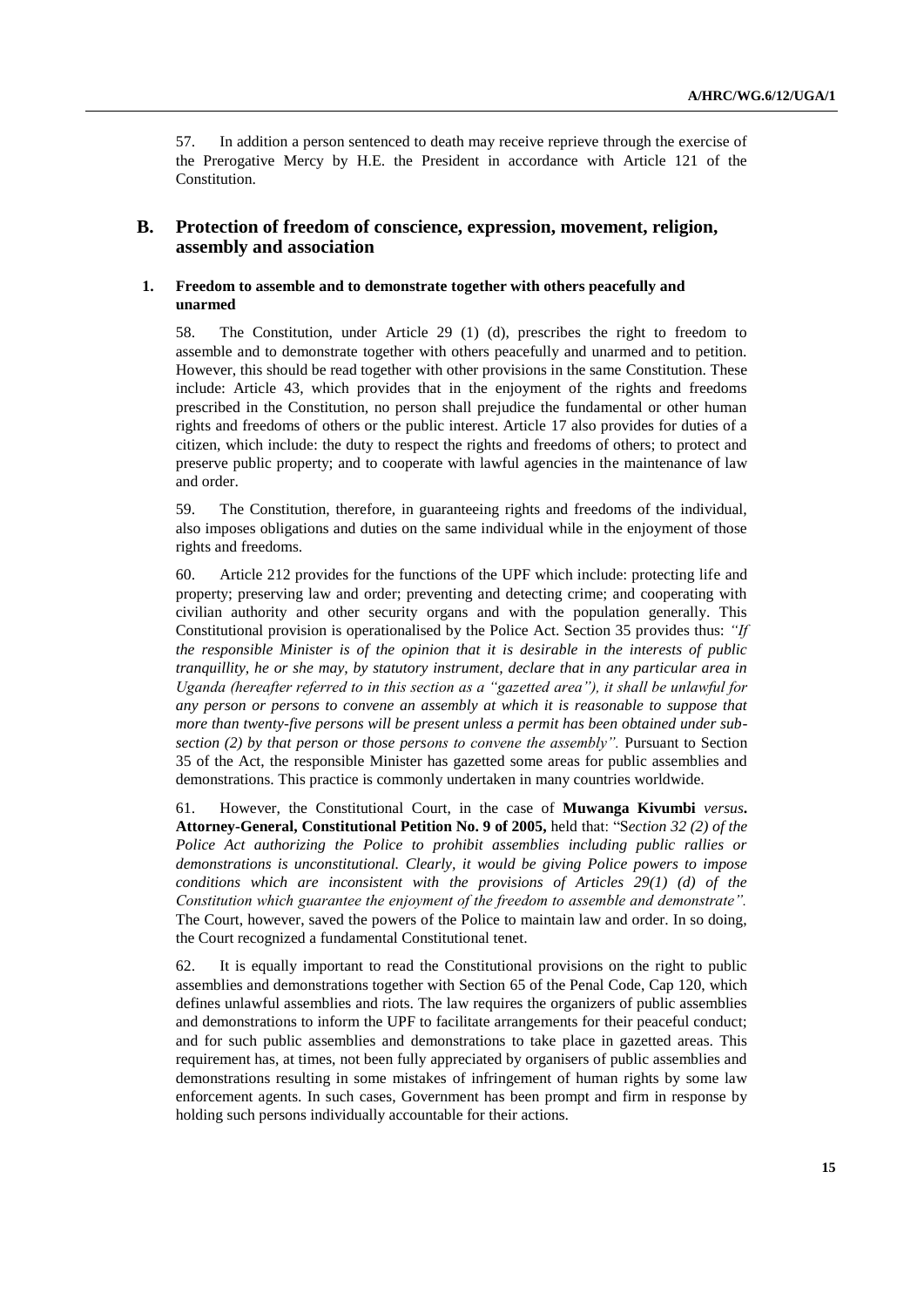63. The UHRC, in consultations with the UPF, has developed guidelines for promotion and protection of the right to public assemblies and demonstrations. The UHRC has recommended that Government takes these guidelines into consideration when finalizing the draft Public Order (Management) Bill.

#### **2. Freedom of association**

64. Article 29 (1) (e) of the Constitution guarantees the right to freedom of association, which includes freedom to form and join associations or unions (e.g. trade unions, political and other CSOs). There are currently 6063 CSOs in Uganda. In the case of political parties, these provisions have been operationalised through the Political Parties and Other Organizations Act. In a 2005 referendum, Ugandans voted in favour of lifting the ban on political parties; which was effected in a Constitutional amendment. In the new political dispensation, 38 political parties registered and were allowed to participate freely in the February / March 2011 elections. Uganda. Government also introduced the National Consultative Forum and the Inter-Party Organization for Dialogue as mechanisms for political parties to discuss political issues of interest.

#### **3. Freedom from torture, cruel, degrading and inhuman treatment or punishment**

65. Articles 24 and 25 of the Constitution guarantee protection from torture, cruel and inhuman treatment or punishment. Insofar as torture is concerned, Uganda ratified the Convention against Torture in 1986 and is in the process of domesticating it through the enactment of the Anti-Torture Bill. The draft Bill, prepared in consultation with, among others, a coalition of CSOs, is now before Parliament. The Bill includes provisions to the effect that persons who torture others will be held individually liable for their acts.

66. Uganda is party to the Robben Island Guidelines for the Prevention and Prohibition of Torture and is obliged to implement its provisions. The enactment of the Prisons Act in 2006 was marked as a milestone in reforming the Prisons Service. The Act, among other provisions, recognizes the rights and freedoms of in-mates and the rights of children to be detained separately from adults. Government has also initiated the "Education – for – Inmates' program.

67. A Professional Standards Unit (PSU) has been established within the UPF to receive, investigate and take disciplinary action against UPF Officers found acting outside the law or infringing on rights of ordinary persons. Under the provision of Section 70 of the Police Act, Cap 303 as amended by Act No.16, 2006, a member of the public is entitled, without prejudice to any legal redress available to him / her, to make a complaint against any Police Officer. General complaints made include those related to mismanagement of cases; misconduct of Police Officers; unlawful arrests / detention; corruption, and torture / assault.

68. There has been a great improvement in the performance of the PSU as demonstrated by a number of indicators. For instance, corrupt practices by UPF Officers reduced from 208 cases in 2009 to 155 in 2010. This can be attributed to the Unit"s expansion through the establishment of regional offices; acquisition of more personnel and equipment; and constant sensitization through the media. The Unit has created a network with other organizations and stakeholders e.g. Amnesty International, Human Rights Network (HURINET), IGG, and Anti-Corruption Coalition. Through this kind of networking, so many cases have been handled jointly.

69. The UPDF Act (2005) establishes the following force-disciplinary mechanisms: Unit Disciplinary Committee; Field Court Martial; Division Court Martial; General Court Martial; and Court Martial Appeal Court. The decisions of the Court Martial Appeal Court are subject to the right of appeal in a civilian Court of Appeal. The UPDF also has a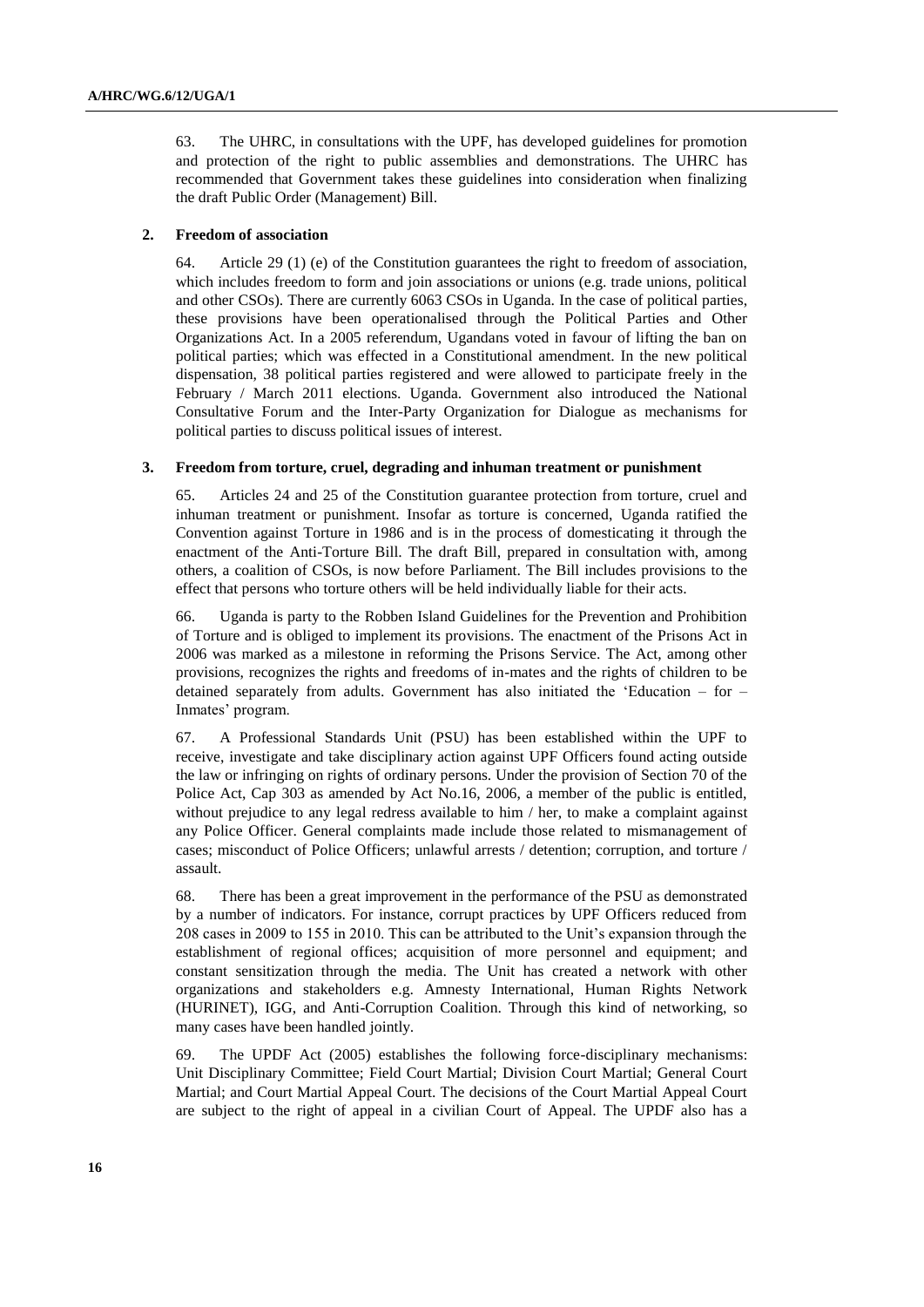Directorate for Human Rights to ensure the observance and protection of human rights within and by the army and train staff as appropriate.

70. The UPDF also trains its staff on issues of observance and protection of human rights and has included in its training manual, provisions prohibiting torture or any other acts that may be described as cruel and inhuman.

71. The strategy of Government to instil discipline, professionalism and build capacity within the security forces, has contributed immensely to the level of improved human rights enjoyment in the country. It has also made it possible for Uganda and her citizens to be a major player in UN and AU peace support missions; e.g. AMISOM, UNAMID and UNAMIS; as well as in regional efforts to address the problem of the terrorist groups in the region.

#### **4. Right to be detained in gazetted places**

72. Places of detention are published in the Official Gazette. However, at times affected persons are ignorant about this information. Government has made considerable effort, within limited resources, to better-equip the UPF, through, *inter alia,* providing standard facilities at Police Stations; building capacity especially for the investigation teams to enable them carry out speedy investigations within the stipulated times; and engaging in continuous community policing aimed at crime prevention. This is also demonstrated by the recent construction of Police structures to cater for the detention facilities for child offenders and women.

73. The places of detention are situated within the buildings of the various Police Stations and Posts spread across the country. The entire Police detention cells have been gazetted; just like the Stations and Police Posts. 37% of the Police Stations country-wide have sanitation facilities found inside the cells; while 63% have toilets outside the detention facility.

#### **5. Right to security of person and property**

74. The Bill of Rights in the Constitution guarantees personal liberty, dignity, fair hearing; etc. There are also elaborate frameworks for the rights of suspects with regard to arrest and appearance before a judicial officer within stipulated times. Pursuant to the accountability requirement enshrined in Article 221 of the Constitution, the UPF, the UPDF and Prisons authorities have internal accountability mechanisms, such as the Codes of Conduct and internal complaints and disciplinary systems, for checking conduct of officers within their respective ranks*.* 

#### **6. Freedom of speech and expression**

75. Article 29 (1) (a) of the Constitution guarantees freedom of speech and expression. The Press and Journalists Act, Cap 105, is in place to ensure press freedom, provide for a Council responsible for mass media and for establishment of an Institute of Journalists. Media reforms in the early 1990s allowed Uganda to develop a vibrant free media. Enjoyment of this freedom is demonstrated by the number of independent Government and privately-owned media outlets that are functional. Independent print media outlets have offered a range of opposition views some of which are often highly critical of the Government. There are 245 private Radio Stations, 15 Television Stations and more than 2 dozen daily and weekly newspapers; reporting freely on local politics and other developments. There is unrestricted internet usage and the number of internet service providers has grown rapidly in recent years; although access remains limited mostly to major urban centres.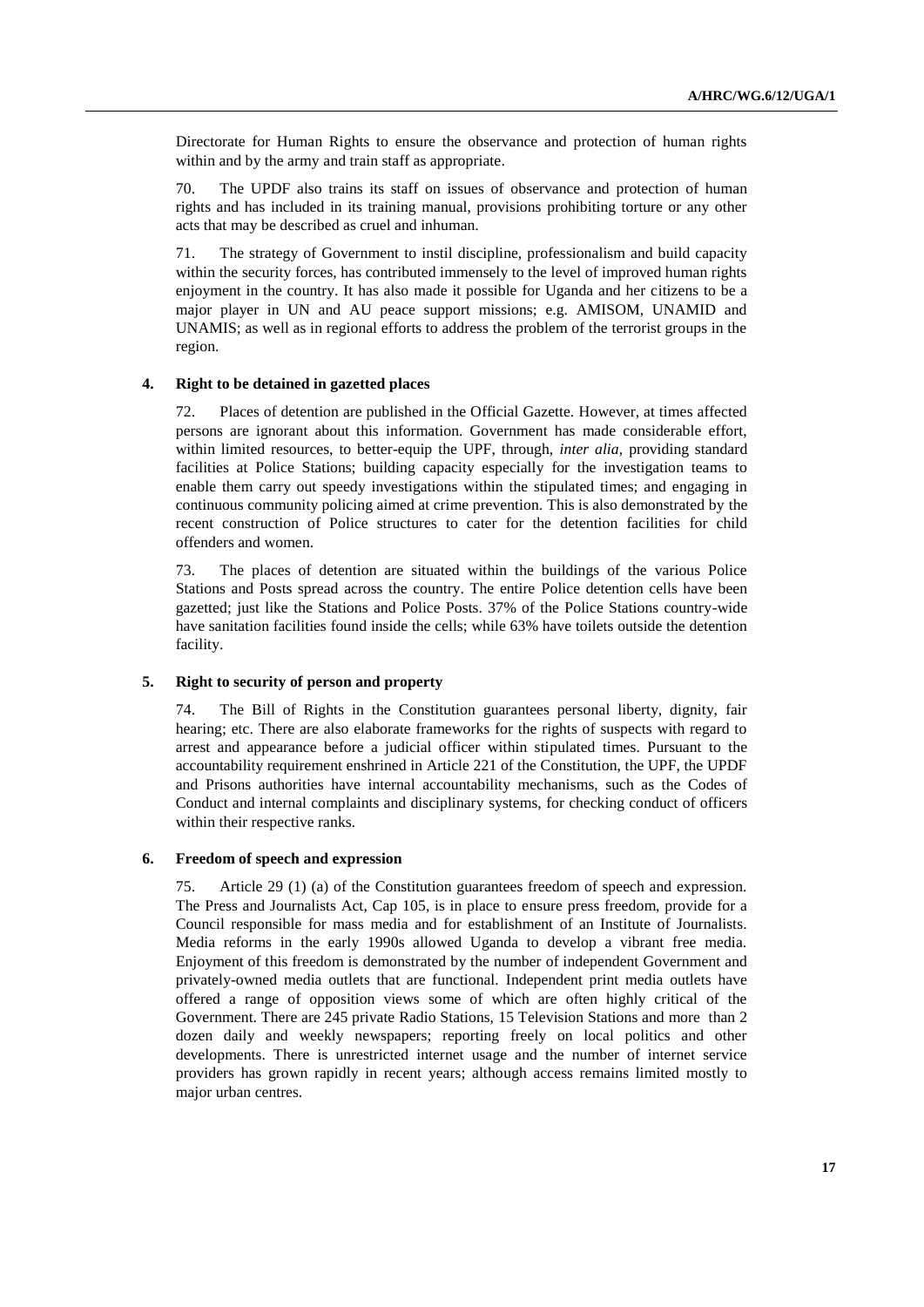76. Judicial pronouncements and legislative amendments regarding media laws presumed to be inconsistent with the Constitution have played an important part in entrenching media freedom. Several provisions namely, on publication of false news, sedition, etc. which tended to restrict media freedom, have been declared unconstitutional and are being scrapped off Uganda"s penal laws. The Constitutional Court, in **Andrew Mujuni Mwenda and the East African Media Institute** *versus* **Attorney-General, Constitutional Petition No. 3 of 2006**, declared the law on sedition as redundant and should thus be removed from the Penal Code.

77. Following the July 2010 terrorist attacks in Kampala which cost about 78 lives, orchestrated by various terrorist groups in the region, (e.g. Al Qaeda; Al Shabaab); etc.), Government strengthened counter-terrorism measures and strategies, including through the enactment of the Regulation of Interception of Communication Act, 2010. This approach is practiced by many countries around the world to counter terrorism.

#### **7. Right to vote/universal adult suffrage**

78. Article 59 of the Constitution guarantees Ugandan citizens of 18 years and above the right to vote. Uganda held Presidential, Parliamentary and Local Council elections in 1996, 2001, 2006. The most recent elections were held in February and March 2011. It was widely acknowledged that these elections were more peaceful compared to the past elections. This was also confirmed in the reports of various international observers. This was because the EC was, among other improvements, more facilitated than before; more computerized in the registration process; and faster in delivery of results to the main tally centre. Courts of Law are currently addressing instances of complaints from some of the aggrieved parties. It should be noted that because of limited resources and capacity to carry out massive country-wide voter education, some challenges still exist in our electoral process.

79. Government has identified areas requiring further improvement in the electoral process, namely: the management of the Voters" Register, which will be improved with the issuance of the National Identity Cards; the printing of Voters' Cards and their security; and conduct of appropriate civic and voter education by UHRC and the EC, respectively. Government is considering positive comments made by some of the international observers to improve the electoral process.

## **V. Economic, social and cultural rights**

### **A. Economic growth stimulus strategies**

80. Government affirms its role, pursuant to Principle XI of the National Objectives and Directive Principles of State Policy enshrined in our Constitution, to promote national development. Government recognizes poverty as a negative cause and effect in the promotion and enjoyment of human rights**.** It has put in place a package of stimuli to address this problem especially in rural areas. This package includes programmes such as: "Prosperity for All" ("*Bonna baggaggawale"*); National Agricultural Advisory Services (NAADS); Savings and Credit Cooperatives Organizations (SACCOs); Northern Uganda Social Action Fund (NUSAF); Youth Empowerment Fund; etc. Implementation of this package is yielding positive results and contributing to the realization of the Millennium Development Goals (MDG).

81. Government is committed to ensuring that Uganda gets out of the LDC"s group to a middle income country in the medium term. Government is also committed to ensuring that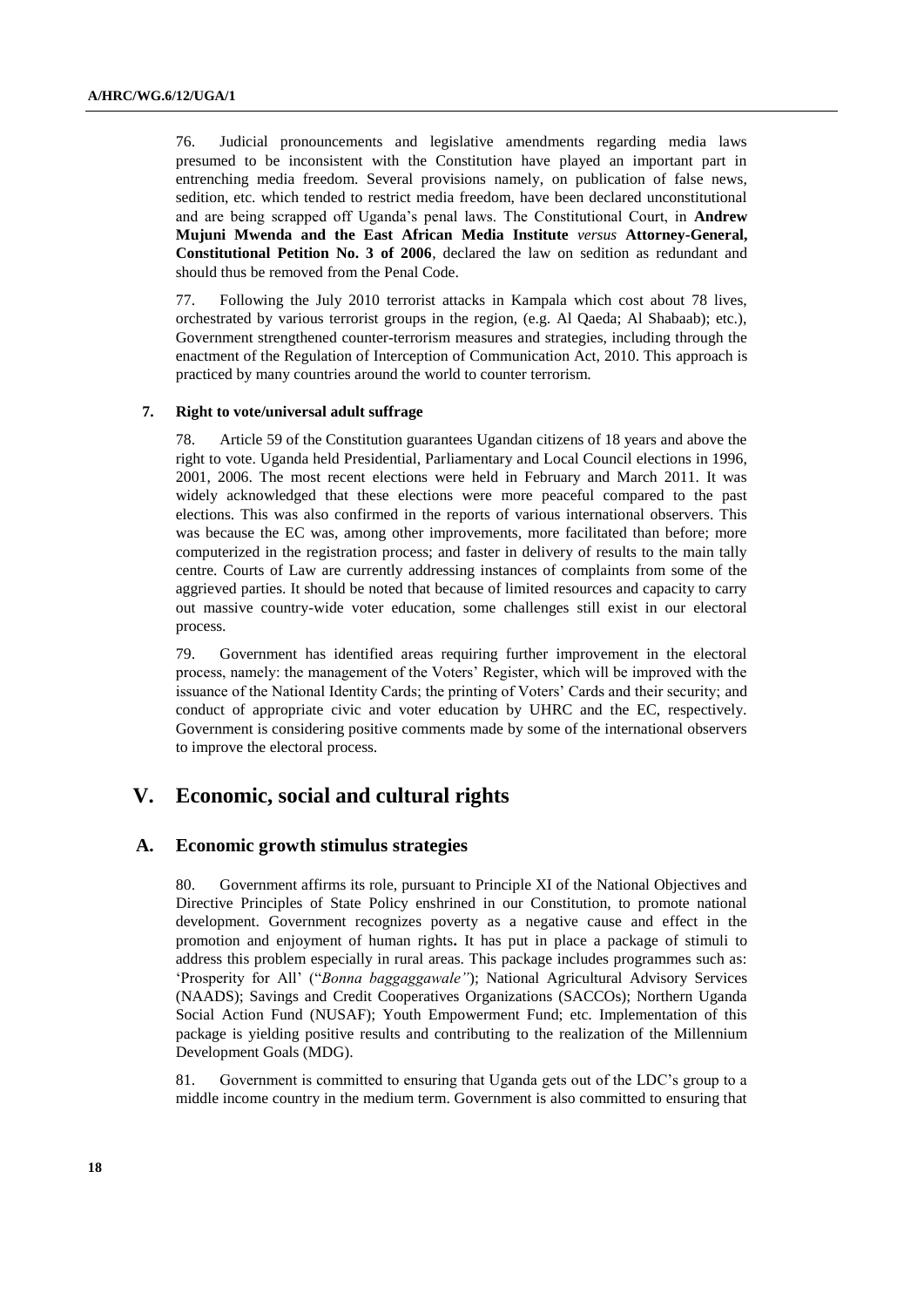proceeds from our natural resources now being exploited, such as oil, are invested into productive sectors of the economy.

## **B. Right to health**

82. Government recognizes the positive correlation between a healthy population and productivity. It is in that context that the health sector is one of the areas for priority strategic intervention. A National Health Policy (NHP) was adopted in 2009 followed by a Health Sector Strategic Investment Plan (HSSP). In addition, the MDG Acceleration Framework (MAF) to facilitate prioritization of interventions under maternal health sector is in place. The Framework assists in the identification of bottlenecks that impede implementation of these interventions and identifies solutions thereto and sustain or accelerate impact on the ground. Based on the application of the MAF, the Government will develop a joint action plan for maternal health to consolidate sector commitments, and tap the commitments of other stakeholders such as NGOs, the private sector, bi- and multilateral donors and the UN system in Uganda, towards accelerated progress.

83. In 1992, Government established the Uganda AIDS Commission (UAC) to coordinate the National Strategy to Combat HIV/AIDS. The UAC is joined in this effort by several NGOs, including the world famous AIDS Support Organization ("TASO").

84. Owing to these multiple health-sector efforts, life expectancy increased from 45 years in 2003 to 52 years in 2008; HIV prevalence has stabilized at between 6–7% in 2008 up from 30% in the 1980s; polio and guinea worms have nearly been eradicated though concerns exist about the re-emergence of polio cases due to cross-border migration. Prevalence of other vaccine-preventable diseases has declined sharply. Several measures, including the provision of free treated mosquito nets to children below five years of age and pregnant women have reduced mortality.

85. Between 1995 and 2005, Under-Five Mortality Rates declined from 156 to 137 deaths per 1,000 live births. Infant mortality rates decreased from 85 to 75 deaths per 1000 births. Maternal mortality rates reduced from 527 to 435 per 100,000 live births between 1995 and 2006. We acknowledge that despite the slight drop in maternal mortality rates, it is still short of the 2015 MDG"s target of 131. Government is committed to making more budgetary allocations to the health sector this Financial Year. Shs. 24 billion (Twenty-Four billion shillings) has been earmarked to improve maternal and reproductive care, in addition to rehabilitation of Mulago National Referral Hospital and building of a maternal and child health-care centre. This will supplement the US\$ 130m committed in last year"s budget to improve maternal and reproductive health over five years. Uganda's elimination of userfees at State-run health facilities earlier in 2001 has resulted in an 80% increase in visits.

86. Malaria, Tuberculosis and HIV/AIDS remain the leading causes of morbidity and mortality. Seventy percent (70%) of overall child mortality is due to malaria, acute respiratory infections (ARIs), diarrhoea and malnutrition. Non-conventional diseases are an emerging problem. These include hypertension, cardio-vascular diseases, diabetes, chronic respiratory diseases, mental illness and accident-based injuries. There is need to address the challenges related to human and logistical resources under this sector.

## **C. Right to education**

87. Uganda adheres to the Universal Declaration on Human Rights (UDHR), which advocates for free compulsory elementary education for all people. Article 30 of the Constitution guarantees all persons the right to education. Furthermore, Principle XVIII of the National Objectives and Directive Principles of State Policy, mandate the State to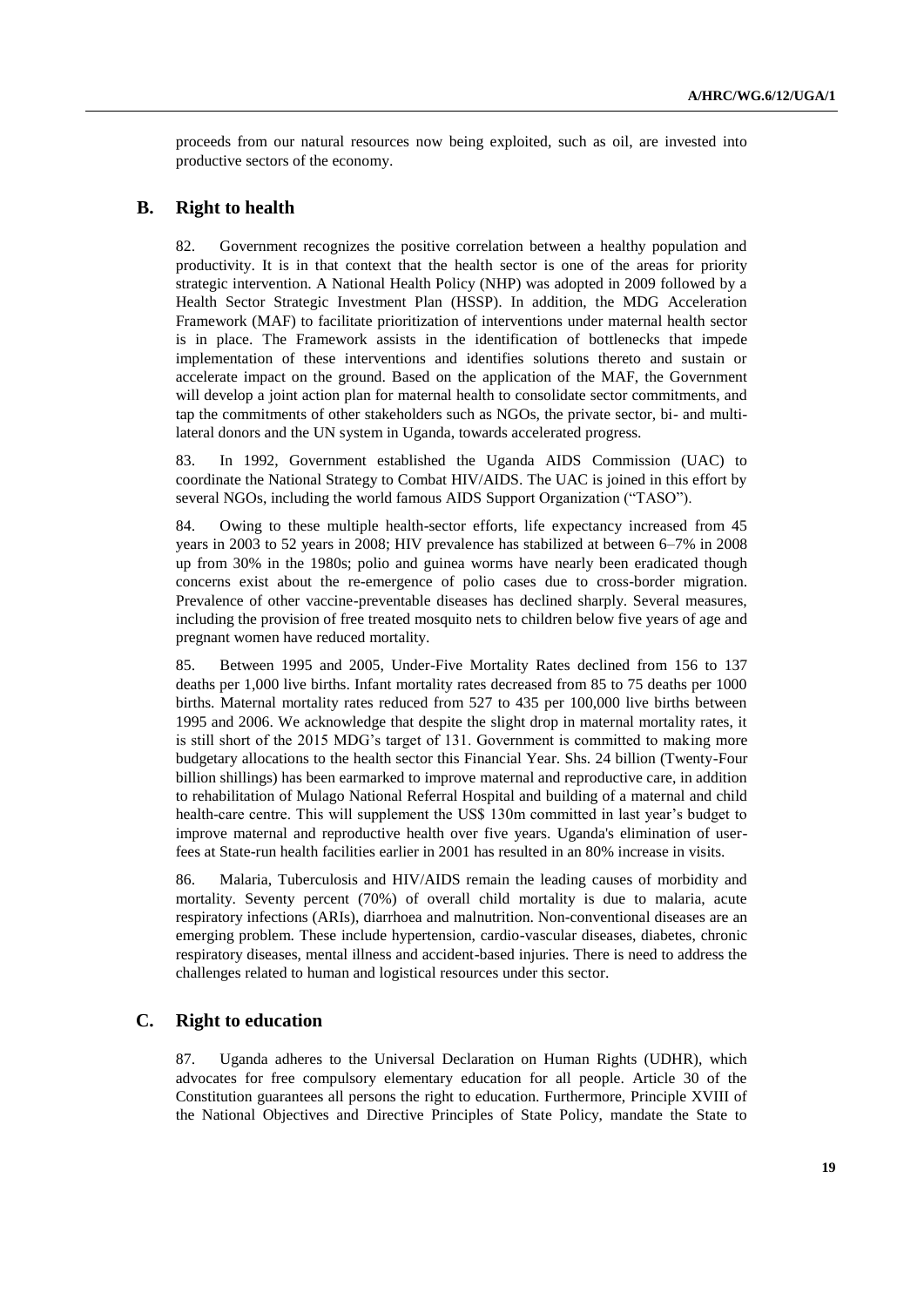promote free and compulsory basic education, and to take appropriate measures to afford every citizen equal opportunity to attain the highest educational standard possible. Parliament has enacted several laws to operationalize these Constitutional provisions, namely: the Education Act; Children Act; University and Other Tertiary Institutions Act; etc. The Government introduced free Universal Primary Education (UPE) in 1997 and Universal Secondary Education (USE) in 2007. Through the Education Sector Strategic Investment Plan (1997–2003) and Vision 2025, the Government made a commitment to addressing education as a development priority.

88. The increased political and financial support to UPE is a promising sign of greater domestic and international attention to creating a basis for effective recognition and implementation of the right to education. Integration of human rights into the sectoral strategy for education has been facilitated by the successes registered under UPE. This has created an environment for translating the right to education into a reality. In 2007, USE was introduced to cater for the growing number of Primary School leavers who were dropping out of school for lack of school fees. This policy has seen a tremendous increase in the numbers enrolled.

89. Government remains committed to improving education. The share of the national budget to education has been on the increase; i.e. from 13.7% (1990) to 24.7% (2008). In the 2010/2011 budget, funds for the education sector increased to Shs. 1.13 trillion from Shs. 1 trillion in 2009. An additional Shs. 115.9 billion has been allocated in the Financial Year 2011/2012.

#### **D. Right to clean and healthy environment**

Article 39 of the Constitution provides that every Ugandan has a right to a clean and healthy environment. The National Environment Act, 1995, is the framework law on environment. It established the NEMA as the principal Government Agency for the coordination and management of environmental issues. Government takes seriously the challenges posed by climate change on the enjoyment of human rights. Uganda participates actively in regional and global efforts to mitigate and ameliorate the effects of climate change.

91. Uganda ratified the World Health Organization"s Framework Convention on Tobacco Control in 2002 and has undertaken implementation measures pursuant thereto. Parliament also enacted the National Water and Sewerage Corporation Act and the Local Government Act. Government adopted the National Water Policy in 1999. This Policy is based on the principle, "some for all", rather than "all for some", adopted from the 1990 "New Delhi Statement" to guarantee access to water for all. The major challenge here remains resource constraints which limit access, particularly of the rural areas, to environmentally-clean and healthy facilities.

#### **E. Right to decent accommodation**

92. The Ministry of Lands, Housing and Urban Development and Kampala Capital City Authority (KCCA), with support from the Governments of Belgium and France, are embarking on the Kampala Integrated Environment Management Project, and the Kampala Urban Sanitation Project respectively.

93. The KCCA is also engaged in the formulation of a strategy to uplift slums. The formulation of a National Slum Upgrading Strategy will lead to a detailed policy framework on slums and an Action Plan that will provide a basis for a national effort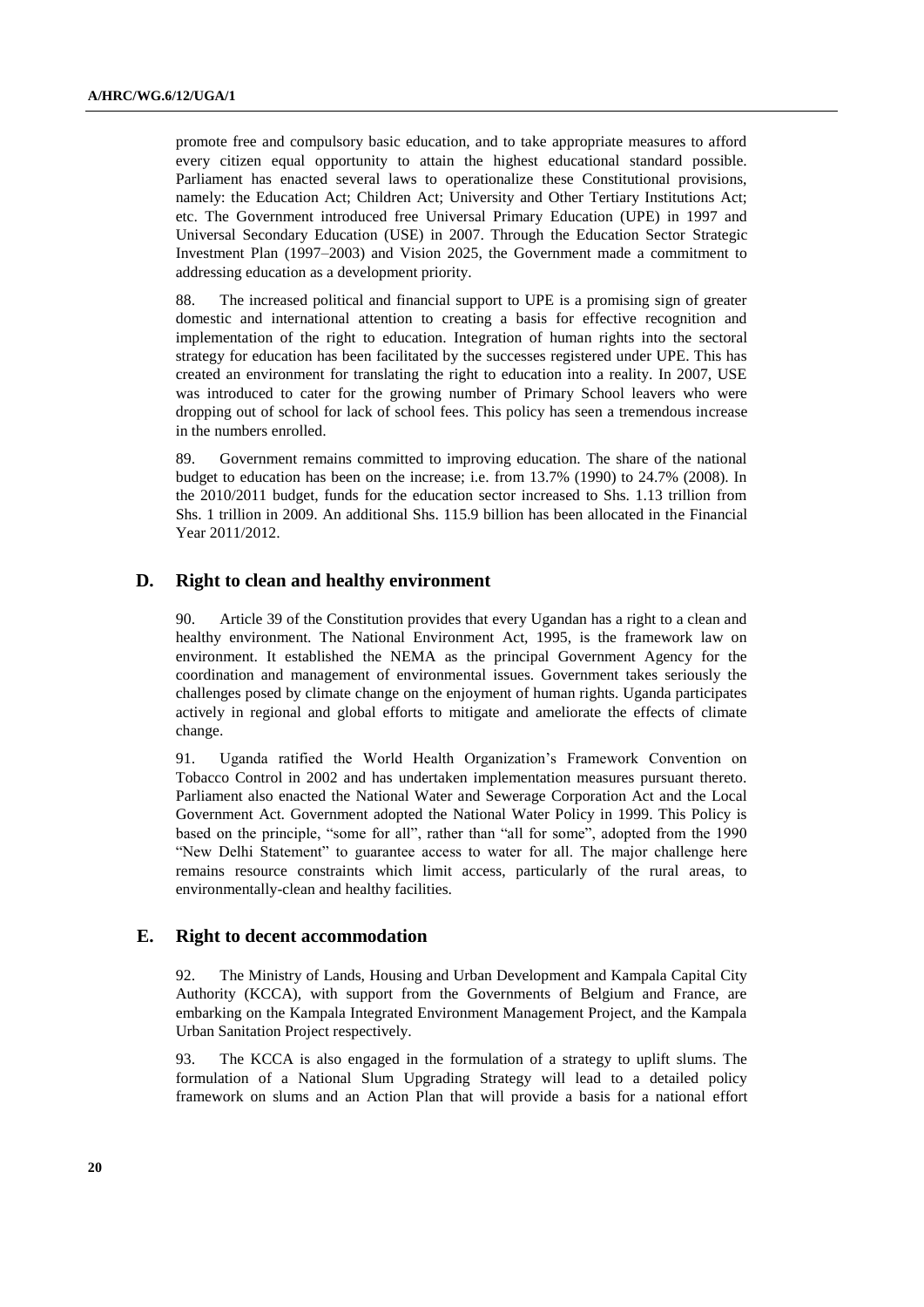towards the realization of the MDGs Goal 7, Target 11 which aims at improving the overall living conditions of the people living in slums.

#### **F. Right to work and rights at work-places**

94. Article 25 of the Constitution guarantees workers protection from slavery, servitude and forced labour. The Employment Act, 2006, promotes and protects the right to work. Other laws that protect the safety and other rights of workers include: the Occupational Safety and Health Act; National Social Security Fund Act; Workers Compensation Act; and the Labour Disputes and Settlement Act. All these laws have been enacted in line with standards set by the International Labour Organization (ILO).

95. An Employment Policy is in place and Government has established a Youth Employment Fund to provide seed capital for unemployed youth to start small businesses. Government is also expanding establishment of Vocational Training Institutions to provide skills for youth. The following regulations have also been approved:

- Employment Regulations, 2011
- Employment (Sexual Harassment) Regulations, 2011
- Labour Unions Regulations, 2011
- Access of Union Officials to Work-Places, 2011
- Check-off Regulations, 2011
- Employment (Children) Regulations, 2011
- Workers' Compensations, 2011
- Industrial Court (Rules of Procedure), 2011
- Labour Disputes Arbitration and Settlement (Mediation and Conciliations) Regulations, 2011.

# **VI. Rights of marginalized groups**

96. Article 32 of the Constitution provides for affirmative action in favour of groups marginalized on the basis of gender, age, disability or any other reason created by history, tradition or custom, for the purpose of redressing imbalances which exist against them. The Equal Opportunities Commission Act is intended to promote the elimination of discrimination and marginalization of such individuals and groups. Government has developed a data-base on ethnic minorities stipulating their livelihood, challenges and policy areas for interventions. A Program and an Action Plan on Minorities are also being developed.

## **A. Rights of children**

97. Current estimates put the proportion of children to the total population to be at 56%. The Children Act, (Cap 95), contains the broad spectrum of rights for children that include: rights to education; medical treatment; protection from economic and social exploitation; separate detention places in case of arrest for criminal offences; etc. It establishes the National Council for Children.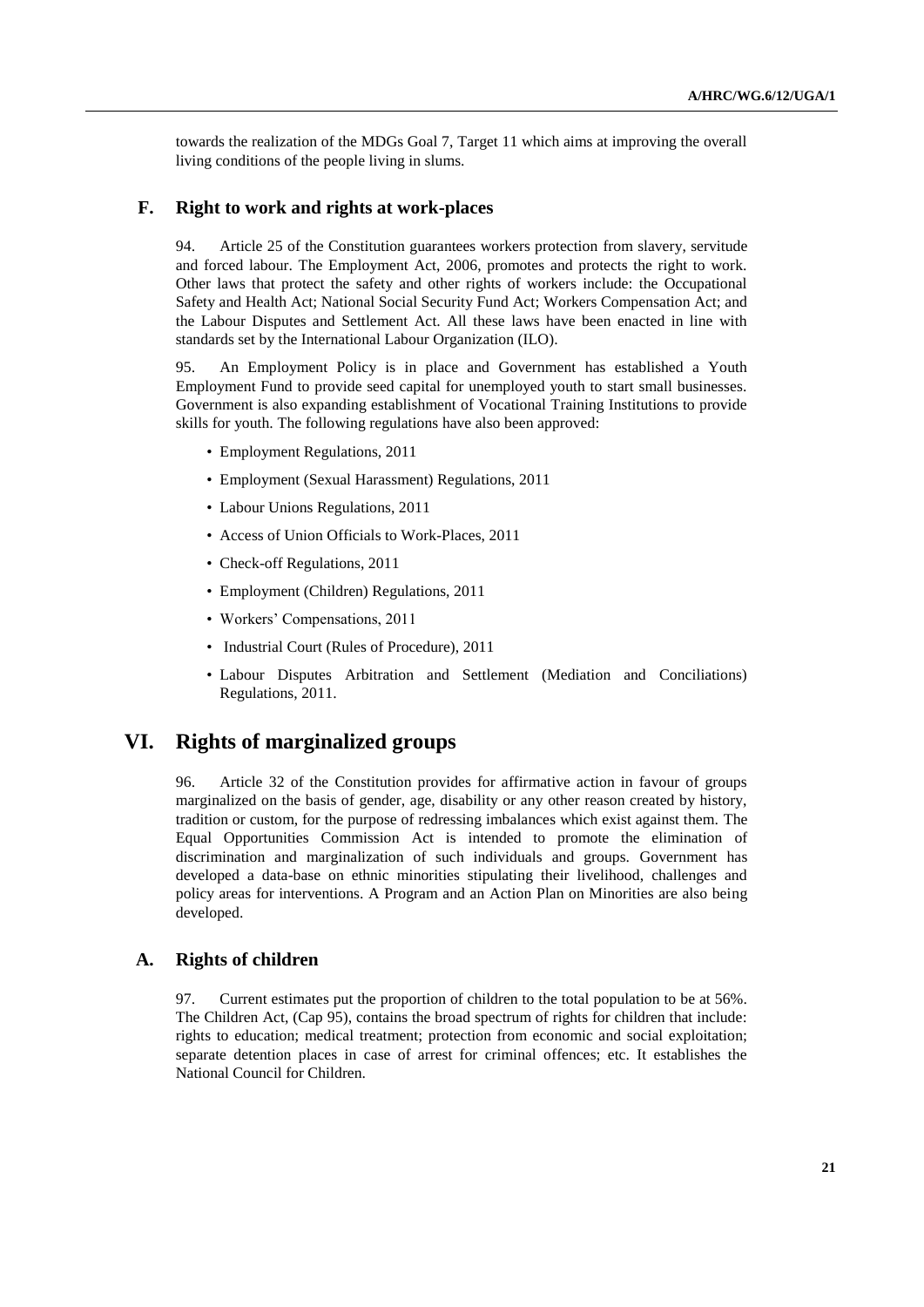## **B. Rights of women**

98. There is a separate Ministry for Gender, Labour and Social Development with mandate to handle, *inter alia*, gender-related issues. A National Council for Women is functional. Article 33 of the Constitution guarantees the rights of women. The Domestic Violence Act, 2010, seeks to protect victims of domestic violence and punish perpetrators. To curb the practice of female genital mutilation (FGM), which is still practiced by some communities, Parliament passed the Prevention of Female Genital Mutilation Act, 2009. It criminalizes the practice of FGM, provides for the prosecution of offenders and seeks to protect victims.

99. Government has adopted the following policies to support gender mainstreaming: National Gender Policy; Equal Opportunities Policy (and its Action Plan); National Policy on Disability and Elderly; National Youth Policy; Employment Policy; National Child Labour Policy; and the National Policy on HIV and World of Work. The National Action Plan on Women was adopted to promote gender mainstreaming in all development plans and programmes. It also promotes affirmative action in political representation at various positions e.g. each of the 112 districts has an elected Woman District Member of Parliament; and girls are added 1.5 points in entry into institutions of higher learning. The National Development Plan also contains specific action plans to mainstream gender issues in all aspects of development.

## **C. Rights of people with disabilities**

100. Parliament enacted the People with Disabilities Act, 2006. This Act is in line with the UN Convention on the Rights of People with Disabilities (PWDs). The Act promotes affirmative action for PWDs in: education, access rights, voting rights, right to work, etc. Since 2001, PWDs have been represented in both Parliament and Local Councils. Pursuant to enactment of the Equal Opportunities Commission Act, Government has a Cabinet Minister responsible for PWD issues. The National Council for Disability Act, 2003, establishes the National Disability Council.

101. Government is also compiling its Initial Report on the UN Convention on the Rights of PWDs. The draft Report will be presented in time as per the applicable UN Treaty Body guidelines. Consultations are on-going with the relevant stakeholders. Challenges still exist over provision of access facilities for PWDs to and within private / commercial properties. Government is also engaging institutions of learning to adopt the use of brailles; and for universities and other higher institutions to use voice-abled computer programmes as learning aides. Government is also conducting sensitization and legal rights' programmes for the PWDs. There is also a programme on community-based rehabilitation aimed at supporting the PWDs in skills training and capacity building. Uganda hosted the Disability Forum formed during the Commonwealth Heads of Government Meeting (CHOGM) of 2007 in Kampala. Government has also put in place the Social Cash Transfer Program to help the elderly access basic education and health care.

## **D. Rights of indigenous people**

102. Uganda has indigenous communities who include the Batwa in the West; Benet in the Mt. Elgon region; the Tepeth in Karamoja; and others in other remote locations. While it is acknowledged that their situation is still unsatisfactory, Government is actively seized of the matter and continues to pursue the delicate path of accommodative dialogue with them; with a view to minimizing any disruptive approaches to the lifestyle and traditions of the concerned communities.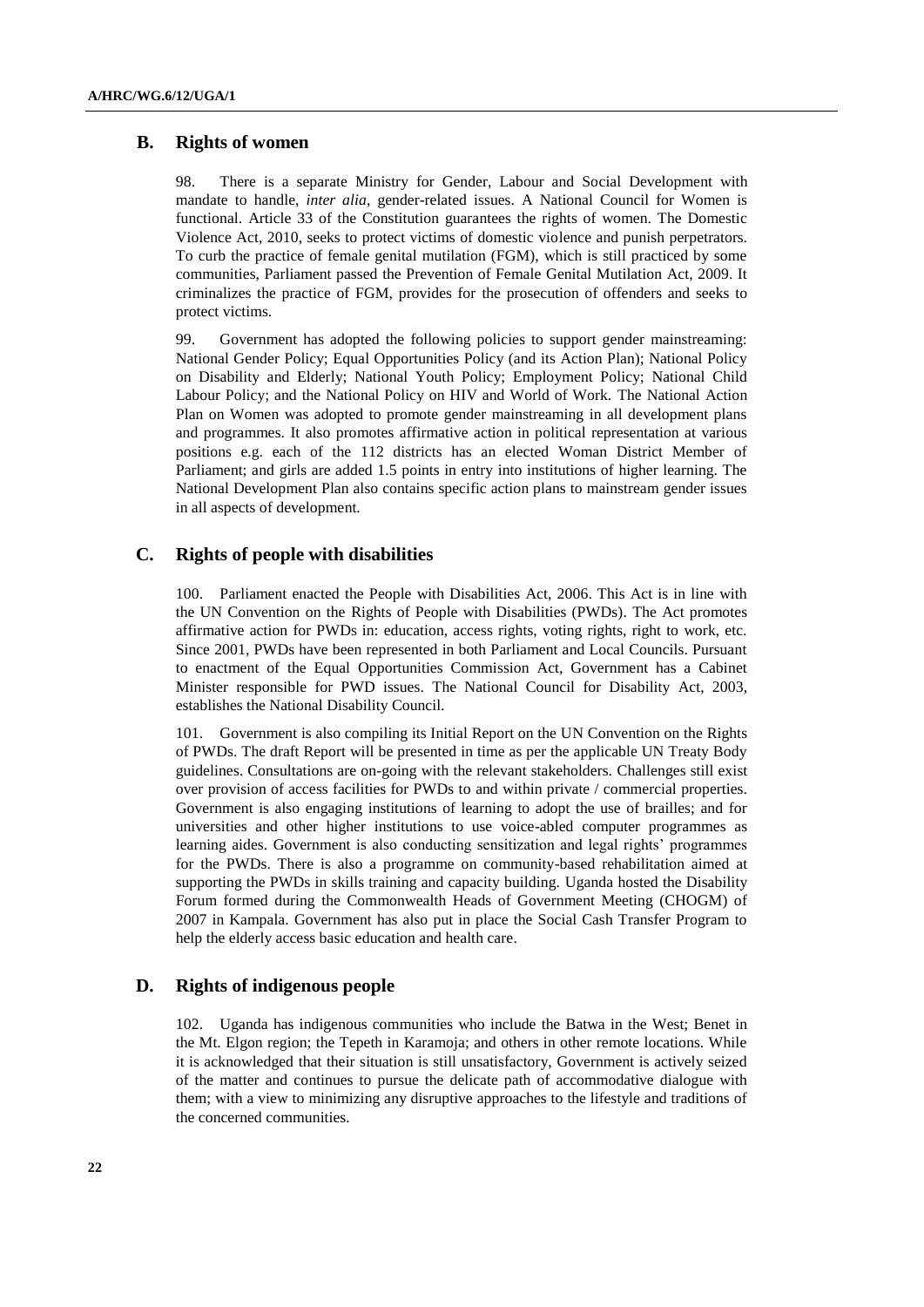## **E. Rights of refugees**

103. The Refugees Act, 2006, provides for a legal mechanism for the protection of refugees. Its provisions are in conformity with the UN Conventions relating to the Status of Refugees (1951) and (1967); and others. The AU Convention on Internally Displaced Persons (IDPs) was adopted at the 2009 Kampala Summit on IDPs, Refugees and Returnees. The Convention, which Uganda has ratified, provides a legal framework for protecting, assisting and finding solutions for millions of IDPs in Africa; as well as prevention of future displacement by addressing root causes of displacement. Uganda has, since independence, been a major host to a number of refugees from neighbouring countries, e.g. Rwanda; DR Congo; Sudan; Kenya; etc.

# **VII. Corruption**

104. As part of efforts to strengthen governance, Government has put in place the necessary legal and institutional frameworks to fight corruption. These include: the Ministry of Ethics and Integrity; the Leadership Code Act; Anti-Corruption Act; etc. International Conventions such as the UN Convention against Corruption; and the UN Convention against Trans-national Organized Crime, have been ratified. Independent institutions such as: IGG; Directorate of Public Prosecutions; Public Accounts Committee of Parliament; Anti-Corruption Court; etc. are in place. Oversight committees of Parliament are all chaired by members from Opposition Parties. Government is committed to strengthening the investigative and prosecutorial functions to ensure that cases of corruption are handled expeditiously and irrespective of status of accused persons. For example, the NRM Government is on record to have put an Army Commander, a Chief of Military Intelligence and a Chief of Staff on trial for cases of alleged fraud and embezzlement of public funds.

# **VIII. Sexual orientation issues**

105. Article 31(2a) of the Constitution prohibits marriage between persons of the same sex. Sections 145 and 146 of the Penal Code prohibit same sex relations. While the Constitution, under Chapter Four, guarantees rights of persons, it also imposes duties and obligations on them to ensure that in the enjoyment of such rights, they do not infringe on the rights of others. Those who practice and / or support lesbian, gay, bisexual, transgender and intersex (LGBTI) issues continue to push for their recognition as a right. There is information of covert recruitment, of especially our children and youth, into such practices which we consider to be detrimental to the moral fabric of our society. In Uganda, there is an overwhelming consensus that such practices are untenable; and thus culturally and legally unacceptable. It is our considered opinion that such practices remain a matter of private choice. There should be no promotion of those practices.

## **IX. Challenges and recommendations on way forward**

106. During the consultative process, some challenges and / or constraints in the promotion, protection and enjoyment of human rights were identified. These included, among others, in the areas of: capacity building and quality service delivery; mainstreaming of human rights issues in all aspects of governance; poverty; public awareness of human rights issues; corruption; infrastructural development; climate change; etc.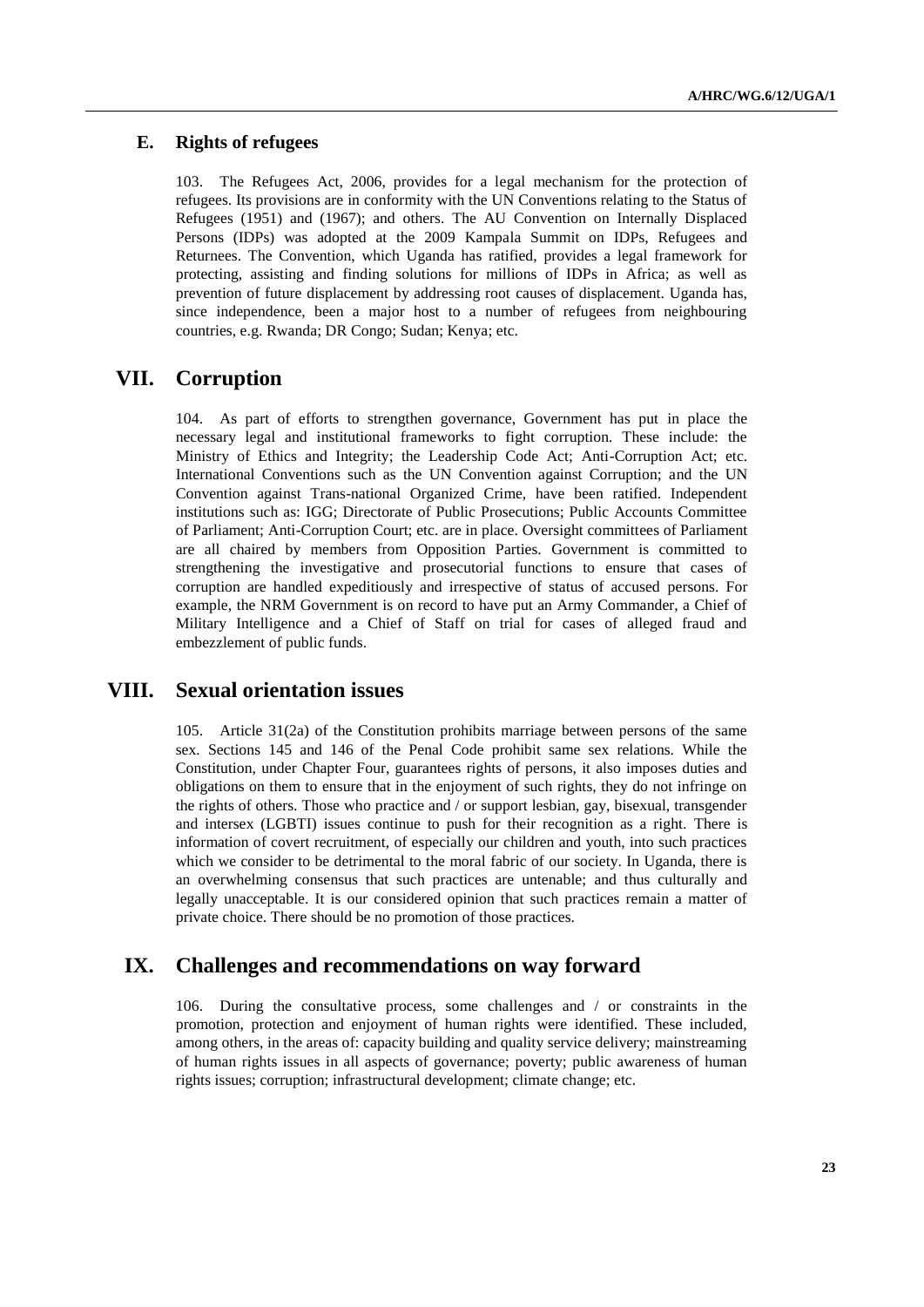107. Government has adopted a recommendation for a National Action Plan (NAP) to be developed as part of a follow-up mechanism on issues raised in this Report and the anticipated recommendations from the results of the UPR review. Elements for consideration under such a NAP include, but are not limited to:

(a) A dedicated entity and comprehensive coordination mechanism on human rights issues which spell out processes and frameworks for ratification, domestication and implementation of Instruments; and measures for monitoring, evaluation and reporting on implementation.

(b) Specific measures to strengthen capacities of various human rights institutions, including:

- provision of requisite resources (i.e. financial, human, logistical, technical, technological etc.) as well as human resource development to enable them to fully and effectively fulfil their respective mandates; and
- Capacity building for Local Councils on matters of law and human rights especially in areas of para-legal training, community policing, complaints management; etc.

(c) A well-defined strategy for sensitization and raising of public awareness from the grassroots to the national level (including for law enforcement and security personnel) on human rights issues through, *inter-alia*:

- Civic education by UHRC;
- Voter education by the EC; and
- Inculcating human rights in the education curriculum of schools.

(d) Ways and means to address the challenge of a costly justice system; especially for the poor. Measures needed include:

- Making the legal process less technical and more affordable; and
- Strengthening and promoting *pro bono* legal services (legal aid) and small claims courts.
- (e) A strategy for mainstreaming human rights in all aspects of governance.
- (f) Strengthened and / or broadened anti-corruption measures such as:
	- Timely and effective investigative and prosecutorial procedures;
	- Comprehensive forfeiture laws and practices against all those found guilty of corruption;
	- Imposition of stiff custodial sentences;
	- Strengthened oversight function of Parliament on accounting, procurement, and internal audit function, including Parliament directly vetting officials handling such functions;
	- Strengthened use of Information Communication Technology in financial management systems and transactions; and
	- Wide dissemination of the Whistle-blowers' Protection.

(g) A Competition Policy and Law; and establishment of a Competition Regulatory Commission to regulate competition-related issues in the market.

Creation of an independent body to determine emoluments, pensions and gratuity in all arms of State.